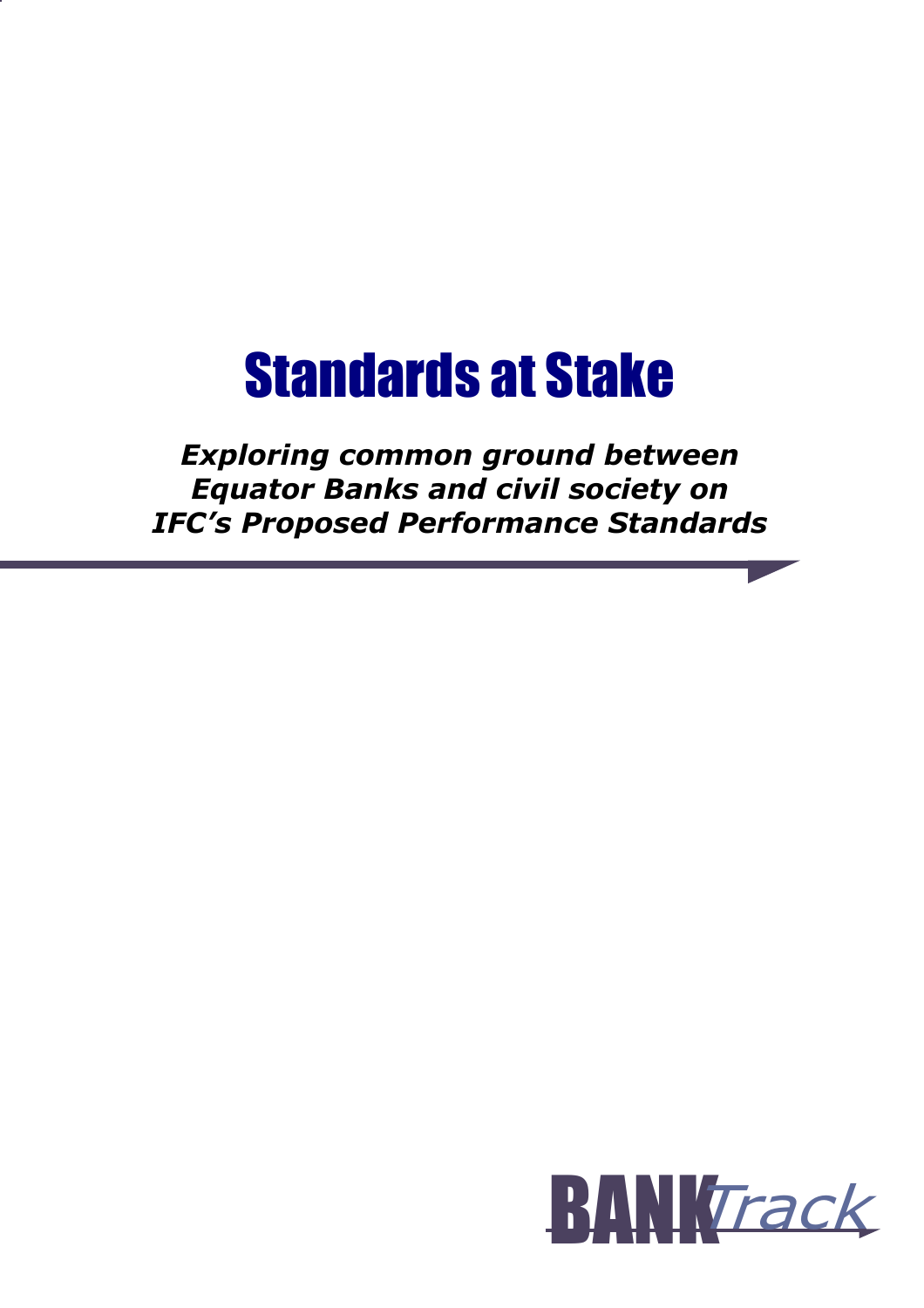# Standards at Stake

# Exploring common ground between Equator Banks and civil society on IFC's Proposed performance standards

December 2004

Prepared by Steve Herz for BankTrack

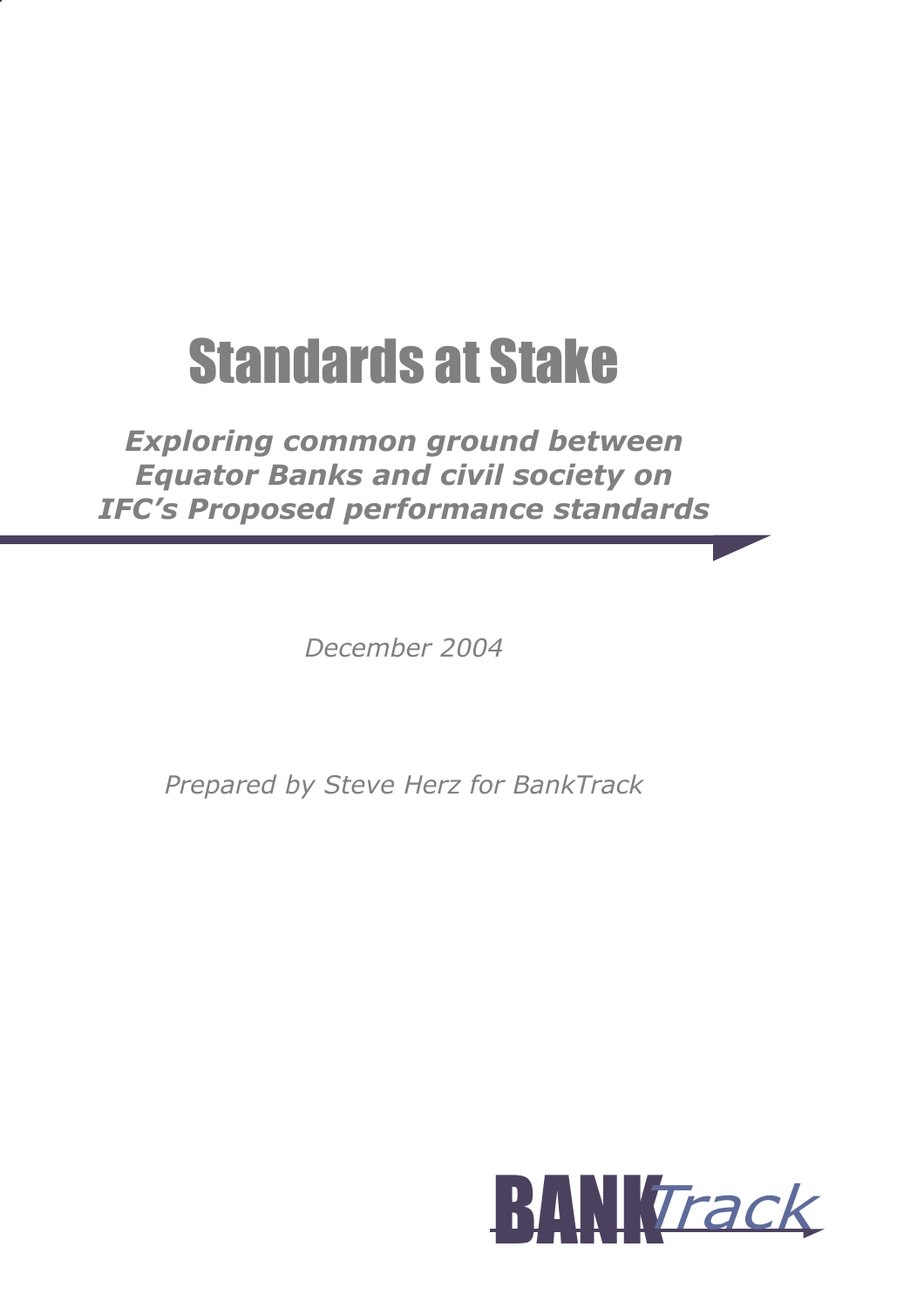# **Contents**

|            | 1. The need for a longer, more inclusive, and more iterative consultative    |
|------------|------------------------------------------------------------------------------|
|            | 2. The need for clear and binding rules, and the pitfalls of a more flexible |
|            | 3. The importance of the improvements in the proposed Policy and             |
|            | 4. The importance of ensuring that IFC policies are not weakened in other    |
|            | 5. The need to screen potential clients for their past performance on        |
|            | 6. The need for a clear approach to human rights issues 12                   |
|            | 7. The need to ensure the meaningful and respectful engagement of affected   |
|            | 8. The need for transparency on environmental and social impacts of projects |
|            |                                                                              |
| Appendix A |                                                                              |
| Appendix B | Examples of Downward Departures from Existing Policies in Draft              |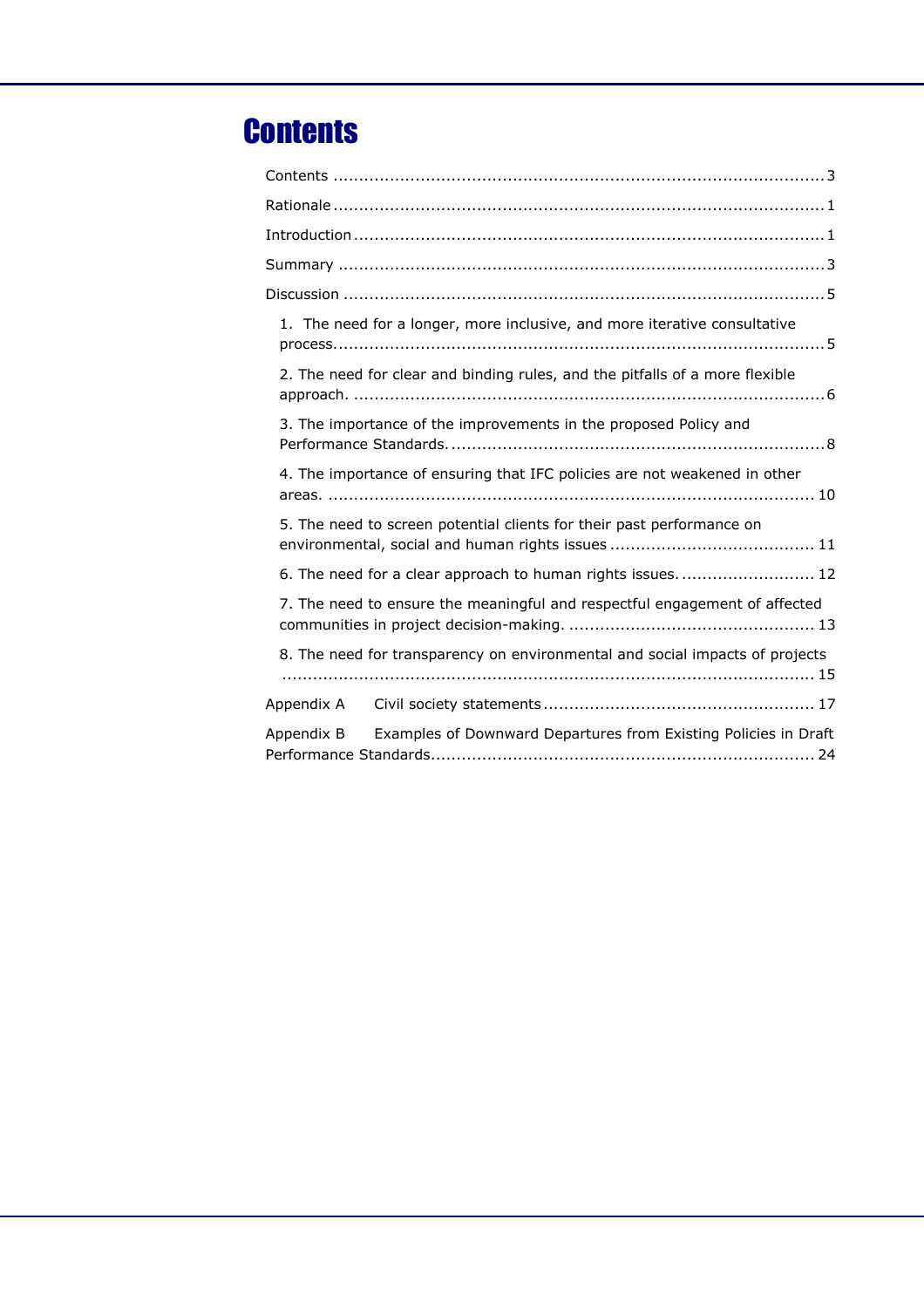# **Rationale**

Civil society organisations and the Equator Banks have overlapping interests in the outcomes of the IFC's Safeguard Policy Review process. BankTrack recognizes that these interests will not always converge, but we are convinced that there are a number of important issues upon which the interests of NGOs and the Equator Banks are broadly consistent, and upon which there is a basis for reaching a common understanding. This Paper explores where those opportunities for common ground may lie. BankTrack looks forward to feedback from and further discussions with the banks on these issues.

# **Introduction**

ł

Increasingly, the environmental and social policies of the World Bank's private sector lending arm, the International Finance Corporation (IFC), are becoming the de facto standards for much of the global private-sector project finance market. IFC's standards provide the basic framework for the "Equator Principles," and for the "Common Approaches of the OECD countries' export credit agencies.<sup>1</sup> Going forward, we can also expect a number of other multilateral development banks to harmonize their policies to IFC standards.

IFC's existing policies, however, are generally considered – even by the IFC itself-- to be inadequate to the task of ensuring desirable environmental and social outcomes, or for appropriately managing such risks.<sup>2</sup> Recognizing as much, IFC has begun a process to substantially revise these policies. This process will establish a new IFC Policy on Social and Environmental Sustainability, and new Performance Standards that will establish the standards that IFC clients will be expected to meet across a wide range of substantive areas.<sup>3</sup>

Both the Equator Banks and civil society have important interests in the outcomes of this revision process. For the Equator Banks, the new policy and standards will revise the basic framework of substantive policies that they have agreed to apply as part of their commitment to adhere to the Equator Principles (EP), and therefore

<sup>&</sup>lt;sup>1</sup> OECD, Recommendations on Common Approaches on Environment and Officially Supported Export Credits (Dec. 2003); at

www.oecd.org/dataoecd/26/33/21684464.pdf.<br><sup>2</sup> A number of these shortcomings were identified by an internal review of the safeguard policies and there implementation. See, Compliance Advisor Ombudsman, A Review of IFC's Safeguard Policies: Core Business: Achieving Consistent and Excellent Environmental and Social Outcomes (Jan. 2003); IFC, CAO Safeguard Review: IFC's Management Response (Dec. 2003), at www.ifc.org.

<sup>&</sup>lt;sup>3</sup> IFC, Policy on Social and Environmental Sustainability and Performance Standards (Consultation Draft, August 12, 2004).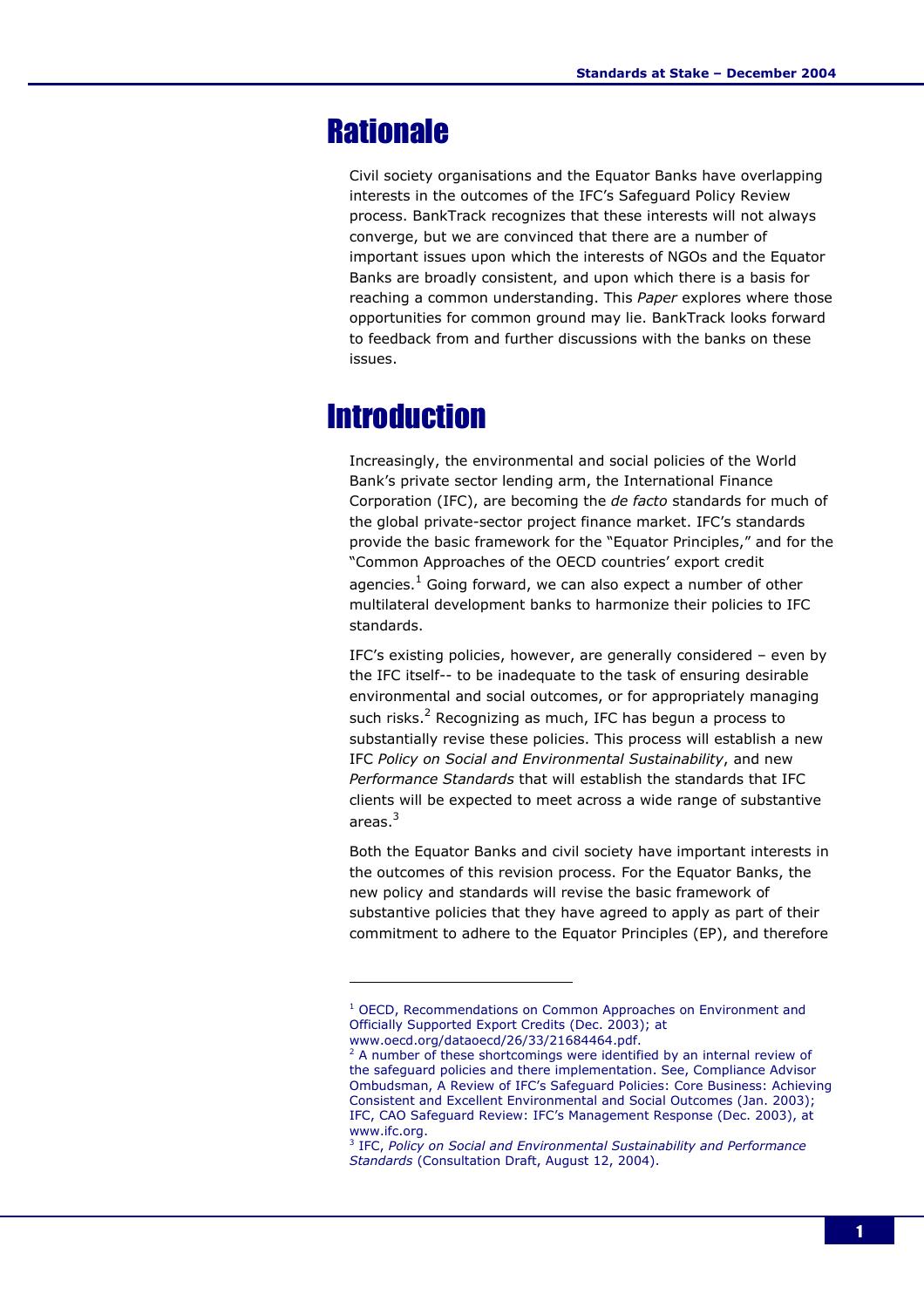will alter the non-financial lending parameters for much of the marketplace in which the Equator Banks operate.

Civil society organizations emphasize the potential impacts on communities and natural environments. Thus, civil society observers view the IFC Safeguard Policy Review process as a global standardssetting exercise that will determine the environmental and social rules that will govern not only finance, but more importantly, the correlative rights and safeguards provided to host communities.

We recognise that these overlapping interests will not always converge. There are bound to be issues of both substance and implementation upon which civil society and the Equator Banks will take different, even contradictory, positions. Nevertheless, BankTrack, as part of a much wider coalition of NGOs monitoring the IFC Safeguard policy review, is convinced that there are a number of important issues upon which the interests of civil society organisations and the Equator Banks are broadly consistent, and upon which there is a basis for finding common ground.

This paper discusses some of these issues in detail. For each issue, it sets out the positions and perspectives of many civil society organizations that have been observing this process, and explains why the issue is of priority concern to them. Then, it explains why we believe that the Equator Banks may share these concerns, or may come to similar policy positions to achieve different objectives. Finally, it proposes a potential area of commonality that may provide a basis for collaborative efforts between civil society organizations and Equator Banks to influence the outcome of the Safeguard Policy Review process.

While there are likely to be others, we have identified the following issues as potential areas of common concern or interest:

- 1. The need for a longer, more inclusive, and more iterative consultative process.
- 2. The importance of clear and binding rules, and the pitfalls of a flexible approach.
- 3. The importance of the improvements in the proposed policy and performance standards over the existing policies.
- 4. The importance of ensuring that IFC policies are not weakened in other areas.
- 5. The need to screen potential clients for their past performance on environmental, social and human rights issues as part of project due diligence.
- 6. The need for a clear approach to human rights issues.
- 7. The need to ensure the meaningful and respectful engagement of affected communities in project decision-making.
- 8. The need for transparency on the environmental and social impacts of projects, and how the project sponsor will address those impacts.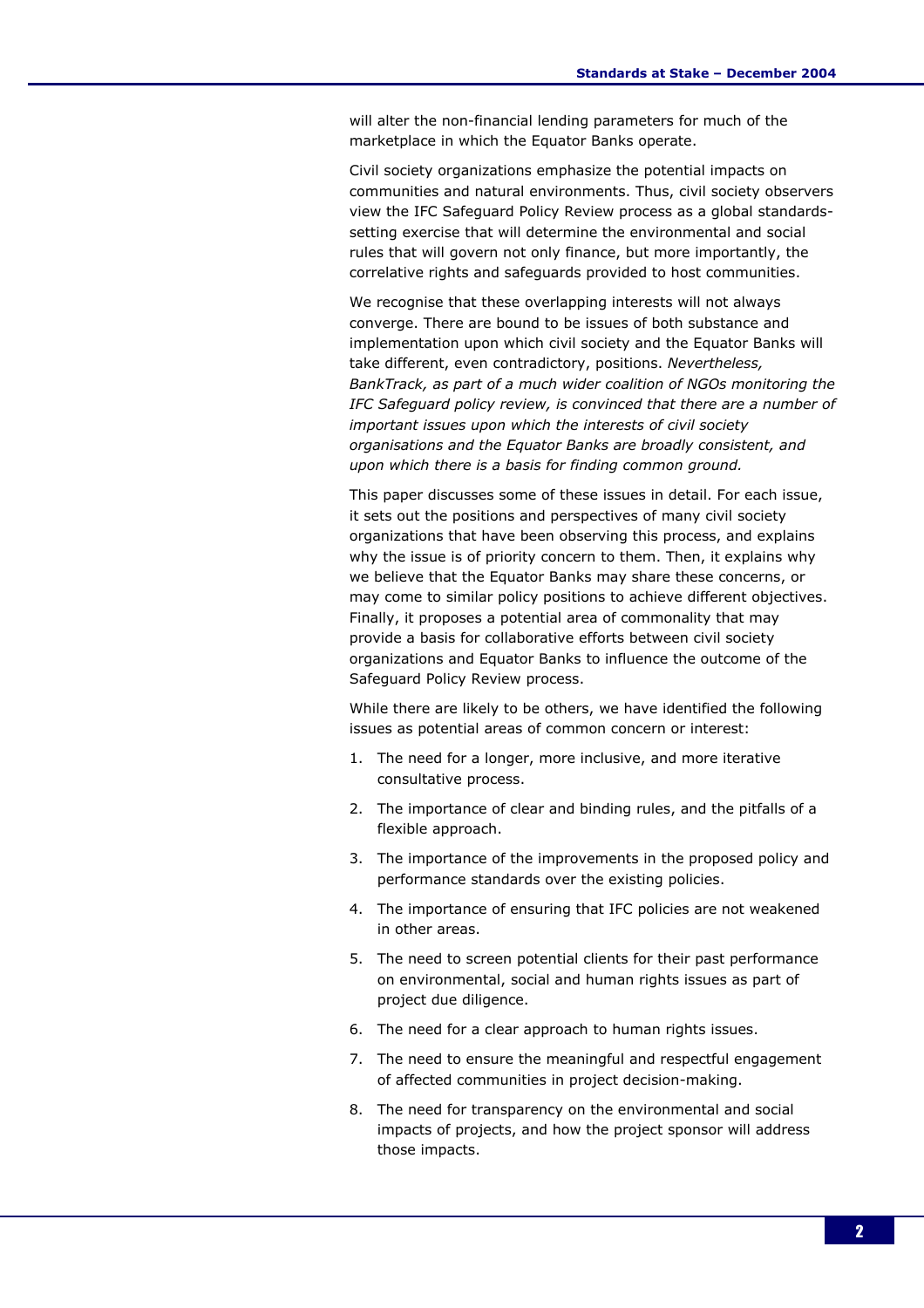The civil society positions described in this paper should not be seen as unanimous or consensus positions. However, each has attracted broad, public support as expressed through public statements, correspondence with senior IFC management, and most importantly, a Platform for 'Rights, Rules and Responsibilities' for IFC's Safeguard Policy Review that was signed by over 220 organisations.

## **Summary**

The following is a summary of civil society positions on the IFC Safeguard Policy Review that BankTrack believes may also garner support from the Equator Bank community.

BankTrack looks forward to receiving feedback from the Equator Banks on a) the concrete proposal to work together to improve IFC's Review process, and b) whether there may be agreement on any other substantive issues.

#### 1. The need for a longer, more inclusive, and more iterative consultative process

All external stakeholders share a mutual interest in a longer, more inclusive, and more iterative discussion of the issues raised in IFC's safeguard policy revisions. Therefore, even at this late stage, both civil society organisations and the Equator Banks would be well served by a restructuring of the consultations to allow for greater inputs from external stakeholders and more opportunity for IFC to assimilate and respond to those inputs. BankTrack understands that many Equator Banks would support a longer and more inclusive process. We therefore suggest that BankTrack and interested institutions explore common approaches to influence IFC's process decisions, including joint correspondence to express our concerns.

#### 2. The need for clear and binding rules, and the pitfalls of a more flexible approach.

BankTrack believes that both civil society and the Equator Banks have an interest in the establishment of clear and binding rules over a more flexible, judgement-based approach. The benefits of the Equator Banks' commitments to common standards could be significantly diluted if individual banks were afforded wide latitude to interpret and apply the Principles' underlying environmental and social standards. Consistency in application would decline, and the increased transaction costs of a more flexible approach may lead to reduced quality of implementation. BankTrack looks forward to the Equator Banks' feedback on this position.

#### 3. The importance of the improvements in the proposed Policy and Performance Standards.

Filling the gaps in the existing Safeguard Policies equally serves civil society's interest in avoiding negative environmental and social impacts, and Equator Banks' interest in devising tools to manage the full panoply of project risks. This confluence of interests could serve as a point of departure for a substantive discussion on the gap-filling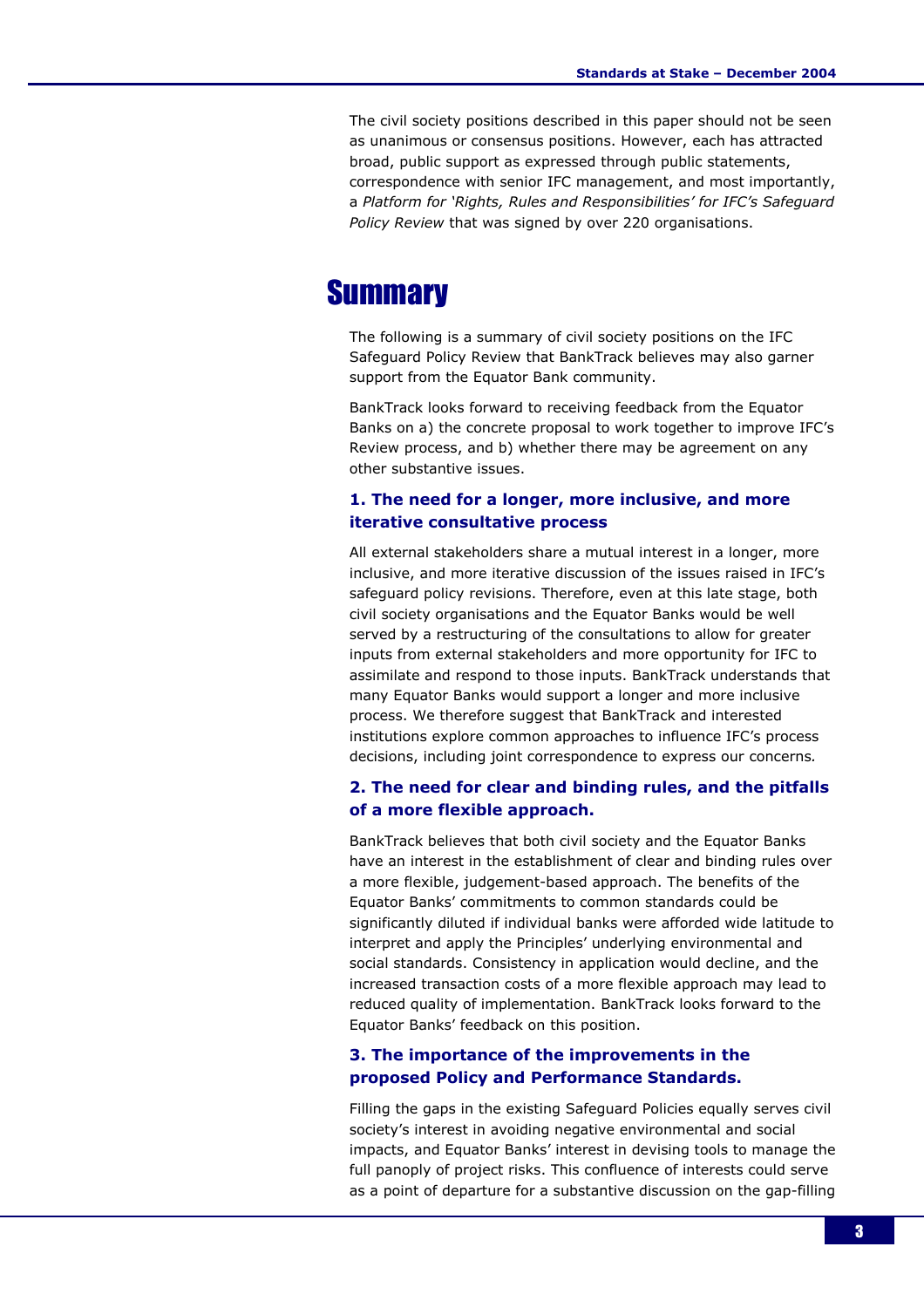measures proposed in the Consultation Draft. BankTrack is looking forward to discussing whether this position resonates with that of the Equator Banks.

#### 4. The importance of ensuring that IFC policies are not weakened in other areas.

It is in neither the Equator Banks' nor civil society's interests for IFC to weaken its current policy framework. Indeed, given IFC's previously stated commitments not to retrench, we expect that most, if not all, of this backsliding will be repaired in future revisions to the Consultation Draft. BankTrack welcomes reactions from the Equator Banks on this analysis.

#### 5. The need to screen potential clients for their past performance on environmental, social and human rights issues as part of project due diligence.

IFC's Compliance Advisor/Ombudsman (CAO) and some investment banks have recognized the importance of scrutinizing the quality of clients' environmental management systems and performance as part of project due diligence. BankTrack believes that these practices are sufficiently valuable that they should be standardized and explicitly included in IFC's Policy and in the Equator Principles. BankTrack looks forward to feedback on this issue, and particularly invites those banks that have already instituted such client-focused due diligence to consider joining NGOs in advocating for similar procedures at the IFC.

#### 6. The need for a clear approach to human rights issues.

BankTrack believes that both NGOs and the Equator Banks would benefit if IFC addressed this issue in a timely manner. However, IFC has evinced a reluctance to do so. We would therefore welcome a discussion of human rights outside of the Safeguard Policy Review process, as part of our ongoing dialogue with the Equator Banks.

#### 7. The need to ensure the meaningful and respectful engagement of affected communities in project decision-making.

BankTrack believes that meaningful engagement of communities in project decision-making would generate substantial benefits that could reduce project risks for Equator Banks. We would welcome the opportunity to dialogue with Equator Banks on this topic, and suggest that the Bank-NGO Working Party (established in London in July 2004) frame this issue as a topic for future group meetings.

#### 8. The need for transparency on environmental and social impacts of projects

BankTrack believes that if project financiers were to encourage greater transparency from project sponsors, projects would improve from an operational, financial and developmental perspective. BankTrack welcomes the opportunity provided by the joint NGO-Bank working group to dialogue with Equator Banks on this topic.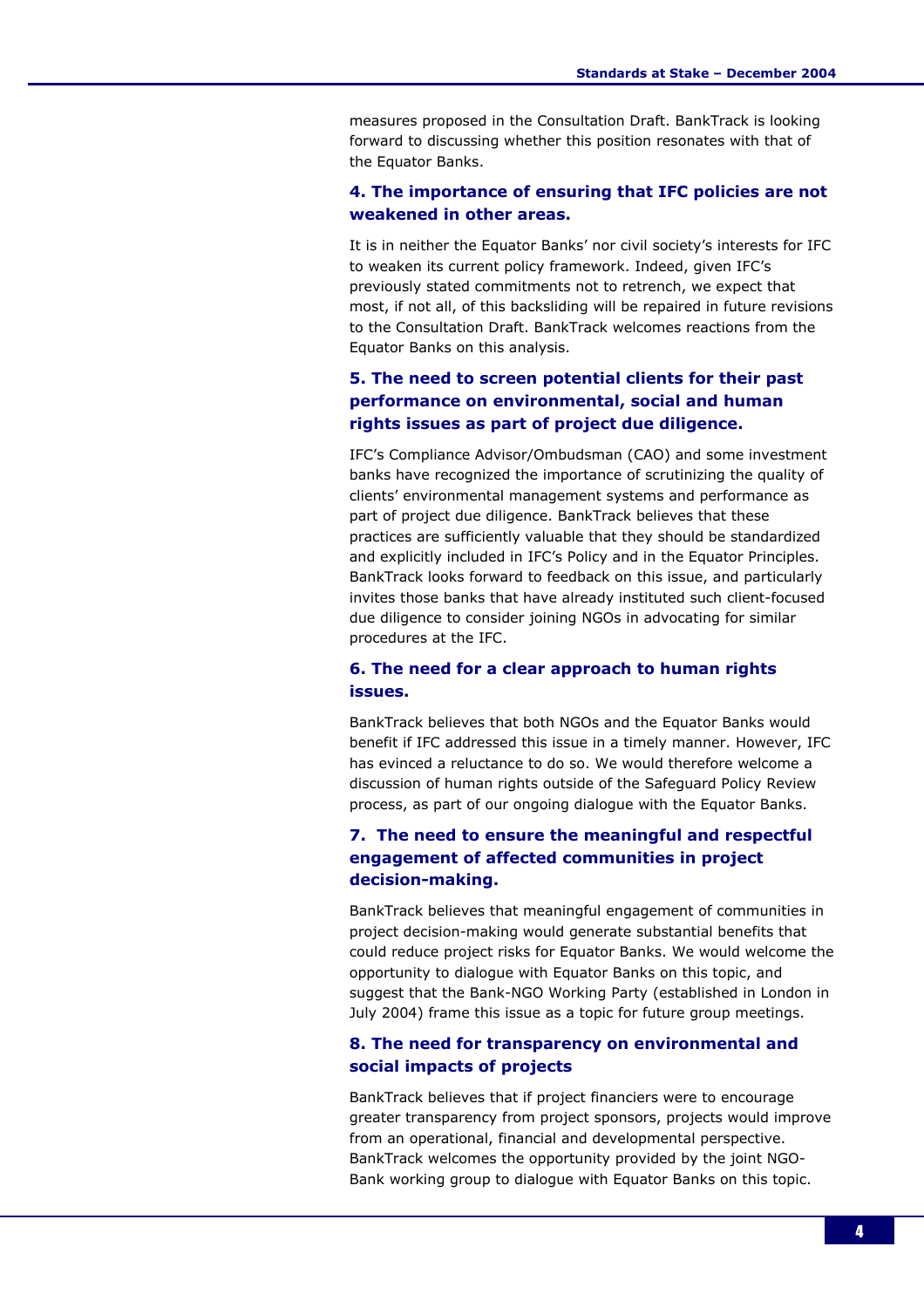# **Discussion**

ł

# 1. The need for a longer, more inclusive, and more iterative consultative process.

Civil society organisations from around the world have strongly and repeatedly objected that the current consultation framework does not provide adequate time or space for an inclusive and comprehensive discussion of the full range of issues raised by the review.<sup>4</sup>

In particular, many have noted that fully involving locally-affected people in the policy dialogue would require "more time, more outreach, more translation, more information and more engagement than IFC's current process will allow."<sup>5</sup> Many civil society organisations have also noted that since IFC has already achieved broad internal consensus within the World Bank Group, the expedited consultation schedule essentially presents external stakeholders with a fait accompli, and little reason to believe that their inputs can yield more than incremental changes to the proposed framework.<sup>6</sup> Finally, as virtually all external parties have noted, the ability to have a meaningful discussion about the application and implications of the proposed policy and performance standards has been severely constrained by IFC's failure to promulgate the Interpretation Notes in a timely fashion.<sup>7</sup> As a result of these flaws, a large number of civil society groups have chosen, as a matter of principle, not to participate in the review. This has forced IFC to cancel at least one of its proposed consultations, and several others have suffered from insufficient attendance.

We understand that the Equator Banks' would like to see IFC produce a set of policy revisions that provide effective, implementable, broadly legitimate and politically durable solutions to these complex, often contentious, policy challenges. We doubt that the current review process can satisfy this objective. First, it is too compressed to accommodate a policy dialogue that includes (a) a full analysis and discussion of the substantive weaknesses of the current policy; (b) a deep synthesis of comments or proposed alternatives, and (c) a meaningful attempt to reconcile competing perspectives. As a result, it is unlikely that this process could yield policy solutions that differ substantially from those that IFC has proposed, regardless of how innovative or elegant those solutions may be. And because the process has become so contentious, it is less likely still that it will identify areas of common agreement, or

<sup>&</sup>lt;sup>4</sup> Civil Society Letter to James Wolfensohn and Peter Woicke Re: Seriously Flawed Consultation Process for IFC Safeguard Policy Update, (16 Sept. 2004); Statement of Civil Society Representatives (4 Oct. 2004) (Appendix A).

<sup>&</sup>lt;sup>5</sup> Statement of Civil Society Representatives (4 Oct. 2004)(Appendix A)  $6$  Id.

 $<sup>7</sup>$  They are still unavailable at the time of this writing, despite IFC's repeated</sup> promises to release them.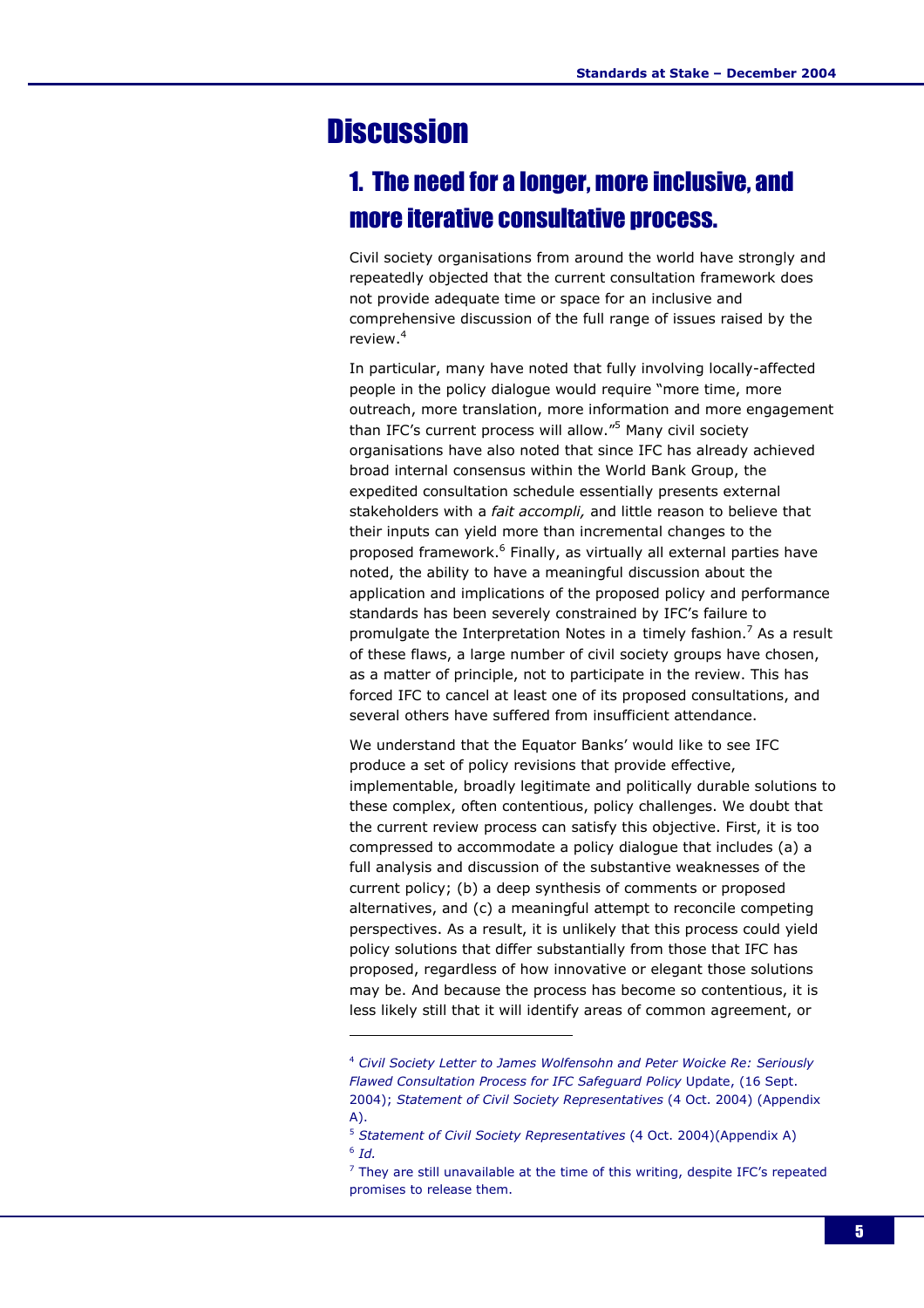broker accommodations between competing interests, in a way that will be perceived as broadly legitimate. Because it is therefore unlikely to adequately resolve the critical policy or political challenges, it will not provide the Equator Banks with the opportunity to successfully address the complex or contentious substantive issues and to fully devote their own resources and attention to the difficult questions of implementation.

#### Potential Areas of Commonality on Process Issues:

BankTrack believe that all external stakeholders share a mutual interest in a longer, more inclusive, and more iterative discussion of the issues raised in IFC's safeguard policy revisions. Therefore, even at this late stage, both civil society organisations and the Equator Banks would be well served by a restructuring of the current consultations to allow for greater inputs from external stakeholders and more opportunity for IFC to assimilate and respond to those inputs. BankTrack understands that many Equator Banks would support a longer and more inclusive process. We therefore suggest that BankTrack and interested institutions explore common approaches to influence IFC's process decisions, including joint correspondence to express our concerns.

### 2. The need for clear and binding rules, and the pitfalls of a more flexible approach.

Civil society organisations have called on IFC to ensure that the Performance Standards embody clear, binding, and enforceable mandatory minimum standards, and to reject an approach in which they merely provide guidance for the exercise of professional judgement.<sup>8</sup>

Civil society's interest in clear mandatory minimum standards is twofold. First, mandatory minimum standards provide a basis for holding institutions accountable to adhering to their publicly stated commitments. Second, clear standards are an important counterweight to the institutional incentives to lend. These incentives tend to induce staff to exercise flexibility and professional judgement in ways that understate existing risks and overstate the ability to mitigate or manage them. Therefore, civil society organisations have pressed IFC to make clear policy commitments that are not encumbered by discretionary qualifications. For example, civil society organisations have been strong proponents of clear exclusion lists, and bright line rules for determining 'no go areas' or 'no go technologies.<sup>'9</sup>

<sup>&</sup>lt;sup>8</sup> See, Platform for `Rights, Rules and Responsibilities' for IFC's Safeguard Policy Review

<sup>(</sup>Nov. 2004) (Appendix A).

<sup>&</sup>lt;sup>9</sup> For example, the Platform calls on IFC to expand the current exclusion list to include:

<sup>-</sup> IUCN I-IV protected areas and World Heritage sites for all industrial activities and other areas that are deemed to be of high conservation value, as defined through a multi-stakeholder process for all Category A projects;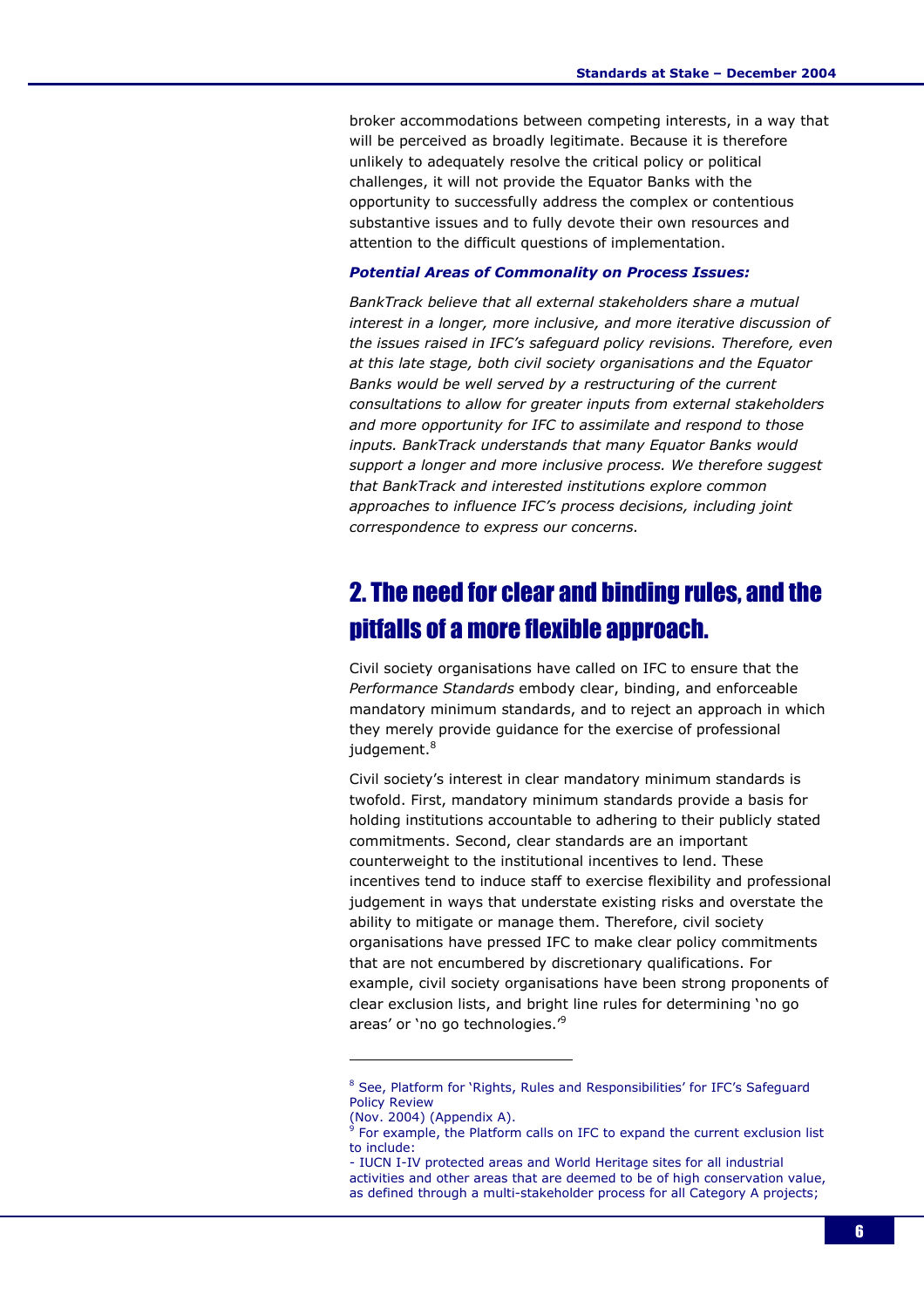The case for bright line rules is, if anything, more compelling for the Equator Banks than it is for IFC. IFC operates under an explicit development mandate that should encourage it to seek out projects that represent the most attractive development opportunities. IFC argues that in certain circumstances, this development mandate can be better served by reducing the rules-based constraints on project teams and allowing them to exercise their professional judgement to resolve challenges as they see fit.

Whether or not one finds this argument compelling with respect to IFC practice—and most civil society groups do not<sup>10</sup>-- it has little relevance to the operations of the Equator Banks. Since the Equator Banks obviously do not have an explicit development mandate, the argument that they need greater flexibility to pursue development opportunities that may be foreclosed by generally applicable rules is conceptually rather weak.

Moreover, for the Equator Banks, an approach based upon brightline rules will be much simpler, more efficient and cost effective to administer. The substantive 'lines' that have been proposed by civil society organisations (such as screening out projects in the most critical natural habitats) generally demarcate areas in which environmental and social risks, and the level of political controversy, tend to rise precipitously. Increasing flexibility in crossing them does not reduce the underlying risk, but does substantially raise the costs of mitigating them.

IFC may have greater latitude to experiment with judgement-based approaches because they have a competitive advantage in doing so; they have much larger in-house capacity to address environmental and social issues than the specialists to draw upon than the Equator Banks, which have relatively less in-house capacity. The Equator Banks should therefore consider whether they are willing to assume the additional administrative costs inherent in adopting a more flexible approach.

In addition to their ease of administration, clear rules offer other benefits. They send clear signals to staff, clients, and communities about the bank's values and commitments, and its willingness to take responsibility for environmental and social issues. More importantly, they allow a bank to make strategic decisions about those issues outside the pressurised context of any specific project proposal, thus insulating them from the distorting effects of the desire to close any specific deal.

In this way, the promulgation of clear rules functions as an effective "pre-commitment" strategy, of the kind illustrated by Odysseus's famous strategy to evade the Sirens in Homer's epic, The Odyssey.

<sup>-</sup> Certain practices that are particularly destructive, such as riverine and submarine tailings disposal of mine waste;

<sup>-</sup> Other social, cultural and environmental 'no-go circumstances.' (App. A) <sup>10</sup> Many organisations, including BankTrack, seriously question the validity and results of this approach, and note that mandatory minimum conditions and professional judgement are generally complimentary rather than contradictory approaches to problem solving.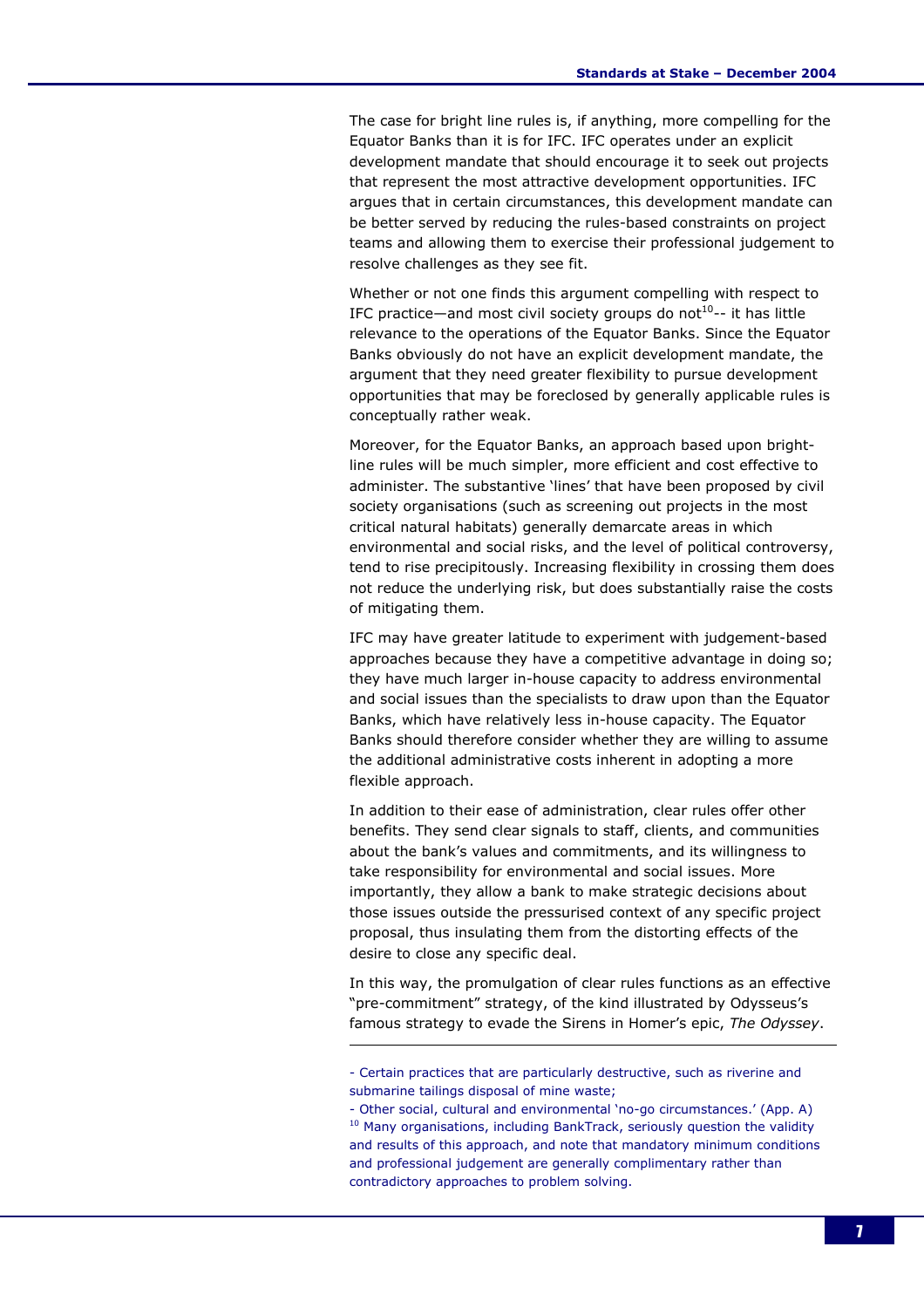To ensure that his ship would not succumb to the fatal song of the Sirens, Odysseus has his sailors plug their ears with beeswax and lash him to the mast until they are out of earshot of the Sirens. By deafening his men to the Sirens' song and disabling himself from acting upon it, Odysseus pre-commits himself to an effective strategy that he cannot abandon when it will be most tempting to do so.

Clear standards offer a similar strategy to steel investment staff against the requests of valued clients for special dispensations, or the ready assurances of purveyors of problem projects.

#### Potential areas of Commonality on the Need for Clear and Binding Rules:

BankTrack believes that both civil society and the Equator Banks have an interest in the establishment of clear and binding rules over a more flexible, judgement-based approach. The benefits of the Equator Banks' commitments to common standards could be significantly diluted if individual banks were afforded wide latitude to interpret and apply the Principles' underlying environmental and social standards. Consistency in application would decline, and the increased transaction costs of a more flexible approach may lead to reduced quality of implementation. BankTrack looks forward to the Equator Banks' feedback on this position.

### 3. The importance of the improvements in the proposed Policy and Performance Standards.

Civil society and the Equator Banks have a mutual interest in ensuring that IFC adopts a set of policies that provide a comprehensive framework for addressing environmental and social issues. The current suite of Safeguard Policies does not adequately serve this function. The Safeguard Policies were never intended to address the full range of potential impacts, or to be used as a comprehensive risk management tool. Rather, they evolved in an ad hoc manner as specific responses to discrete policy and political challenges. As such, there are substantial gaps within and between the exiting policies.

IFC has recognised that its existing Safeguard Policies do not address many of the most important potential impacts and risks. $<sup>11</sup>$ </sup> The Consultation Draft therefore attempts to close some of the more conspicuous gaps by, for example:

Requiring project teams to pay more attention to the capacity of companies to meet their environmental and social commitments,

 $11$  See, Compliance Advisor Ombudsman, A Review of IFC's Safeguard Policies: Core Business: Achieving Consistent and Excellent Environmental and Social Outcomes (Jan. 2003); IFC, CAO Safeguard Review: IFC's Management Response (Dec. 2003), at www.ifc.org.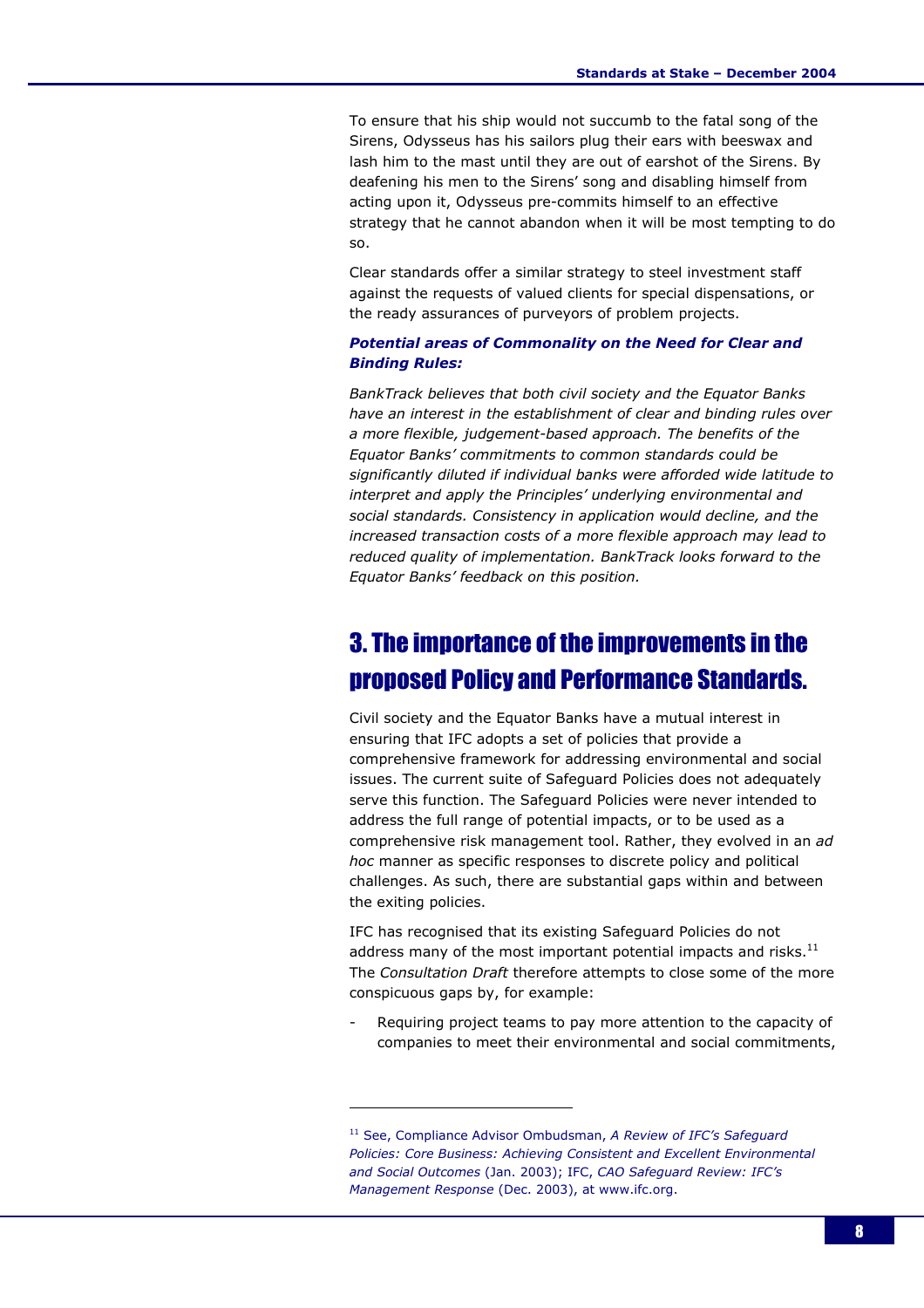and to more closely scrutinise risks associated with third party performance (such as regulators or contractors); $^{12}$ 

- Requiring a more systematic approach to assessing social impacts through an integrated environmental and social impact assessment, and requiring that the full range of social issues be addressed;<sup>13</sup>
- Expanding protections for employees and organised labour;<sup>14</sup>
- Requiring that sponsors address a broad range of community health and safety issues;<sup>15</sup>
- Requiring protection of biodiversity and endangered species in all habitats;<sup>16</sup>
- Requiring sponsors to have ongoing interactions with local communities for some projects; $17$

In all likelihood, most Equator Banks would also see these innovations as important, even indispensable, components of a holistic risk management strategy. It is difficult to imagine an environmental and social risk management approach that did not consider, for example (a) the priority health issues in the project area, such as HIV/AIDS and other infectious diseases; (b) the need to ensure harmonious labor relations; (c) the potential impacts of public corruption or ineffectual delivery of public services; (d) the needs and preferences of the community during project operations; or (e) the risk of causing the extinction of endangered species. Yet none of these issues must be addressed under the current safeguards or Equator Principles frameworks. And if a project team did choose to address them, they would have had to determine how to do so without the benefit of any explicit policy guidance.

#### Potential Areas of Commonality on Policy Improvements:

We believe that filling the gaps in the existing Safeguard Policies equally serves civil society's interest in avoiding negative environmental and social impacts, and Equator Banks' interest in devising tools to manage the full panoply of project risks. This confluence of interests could serve as a point of departure for a substantive discussion on the gap-filling measures proposed in the Consultation Draft. BankTrack is looking forward to discussing whether this position resonates with that of the Equator Banks.

<sup>&</sup>lt;sup>12</sup> Policy on Social and Environmental Sustainability.

<sup>&</sup>lt;sup>13</sup> Performance Standard 1: Social and Environmental Assessment.

<sup>14</sup> Performance Standard 2: Labor and Working Conditions.

<sup>&</sup>lt;sup>15</sup> Performance Standard 3: Community Health and Safety.

<sup>&</sup>lt;sup>16</sup> Performance Standard 6: Conservation of Biodiversity and Sustainable Natural Resource Management.

<sup>&</sup>lt;sup>17</sup> Performance Standard 9: Social and Environmental Management System.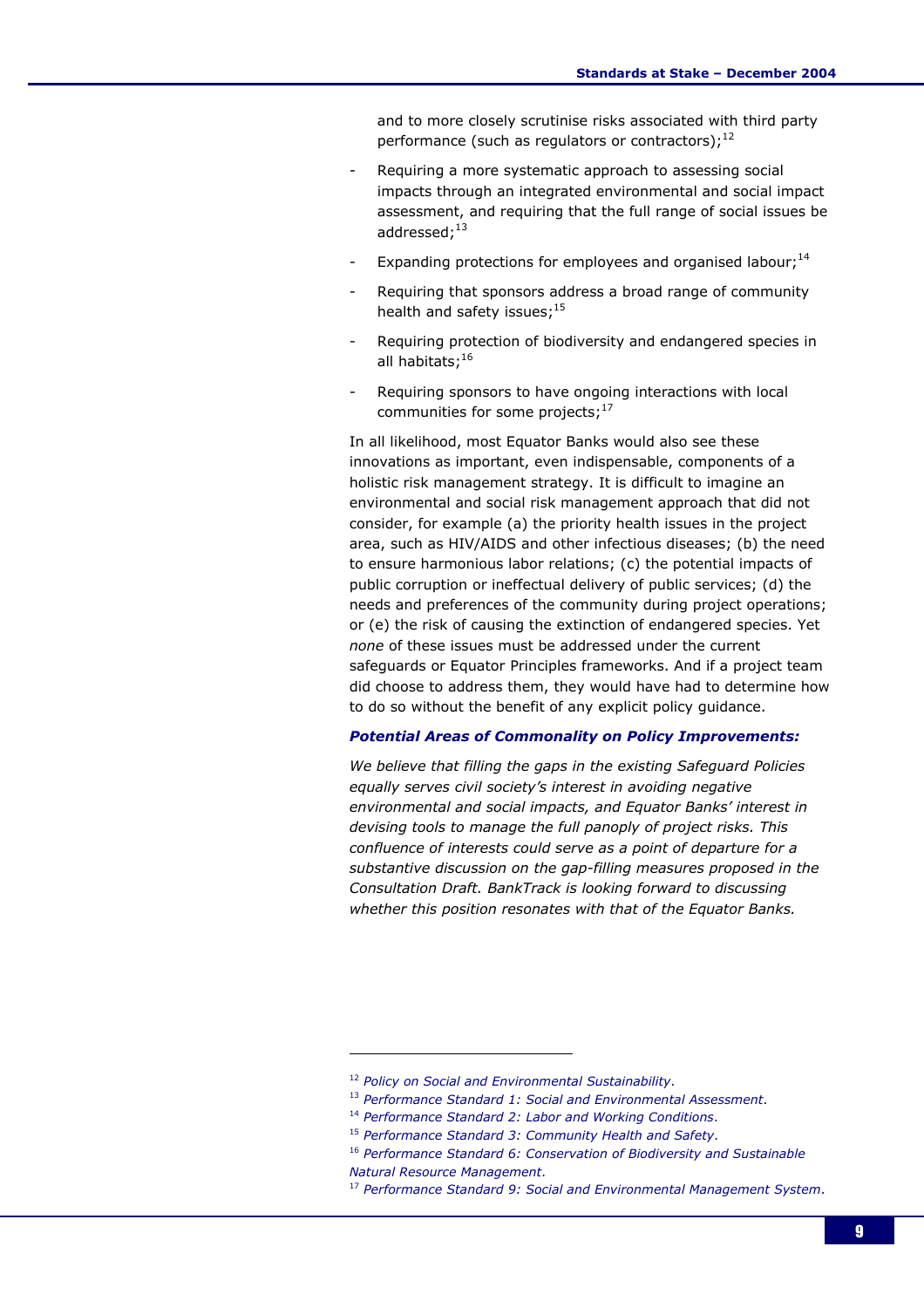### 4. The importance of ensuring that IFC policies are not weakened in other areas.

From the outset of the Safeguard Policy review process, many civil society organisations have been concerned that IFC would adopt a more ad hoc and subjective approach to environmental and social issues that would reduce the mandatory minimum standards of the current policy framework. In fact, the Consultation Draft does contain a number of provisions that are substantively weaker than existing policies. For example, it:

- Reduces some of the requirements for the assessment of Category A projects, including no longer requiring the use of independent experts, and no longer addressing "sensitive" impacts;
- No longer includes an "exclusion list" of certain types of projects;
- No longer prohibits the financing of project that contravene the obligations of the country under relevant international environmental treaties and agreements;
- No longer requires that all adversely affected resettlers have their livelihoods improved or at least restored, and that they share in the project benefits. No longer provides for independent monitoring of resettlement;
- No longer prohibits the financing of commercial logging operations or the purchase of logging equipment for use in primary tropical moist forest;
- Does not follow the land titling requirements of the World Bank's draft operational policy on Indigenous Peoples, which requires that legally recognised land rights are established prior to, or concurrent with, project development.
- Allows the sponsor, rather than the host government, to make critical determinations of cultural heritage.

A more complete outline of the apparent downward departures from existing policy is included as Appendix B.

Civil society organizations see these retrenchments as a significant weakening of the protections provided by the existing policies. Moreover, because IFC has explicitly and repeatedly committed not to weaken the policies during this review process, many organizations view these changes as indicative of bad faith on the part of IFC. Indeed, for some organizations, IFC's apparent willingness to forsake this bedrock commitment has fatally compromised the legitimacy of this review.

Similarly, Equator Banks likely have little interest in seeing the existing policies weakened. First, having adopted these policies as the operative standards of the Equator Principles, the Equator Banks have presumably concluded that the standards are useful and workable. Second, each loosening of the due diligence procedures or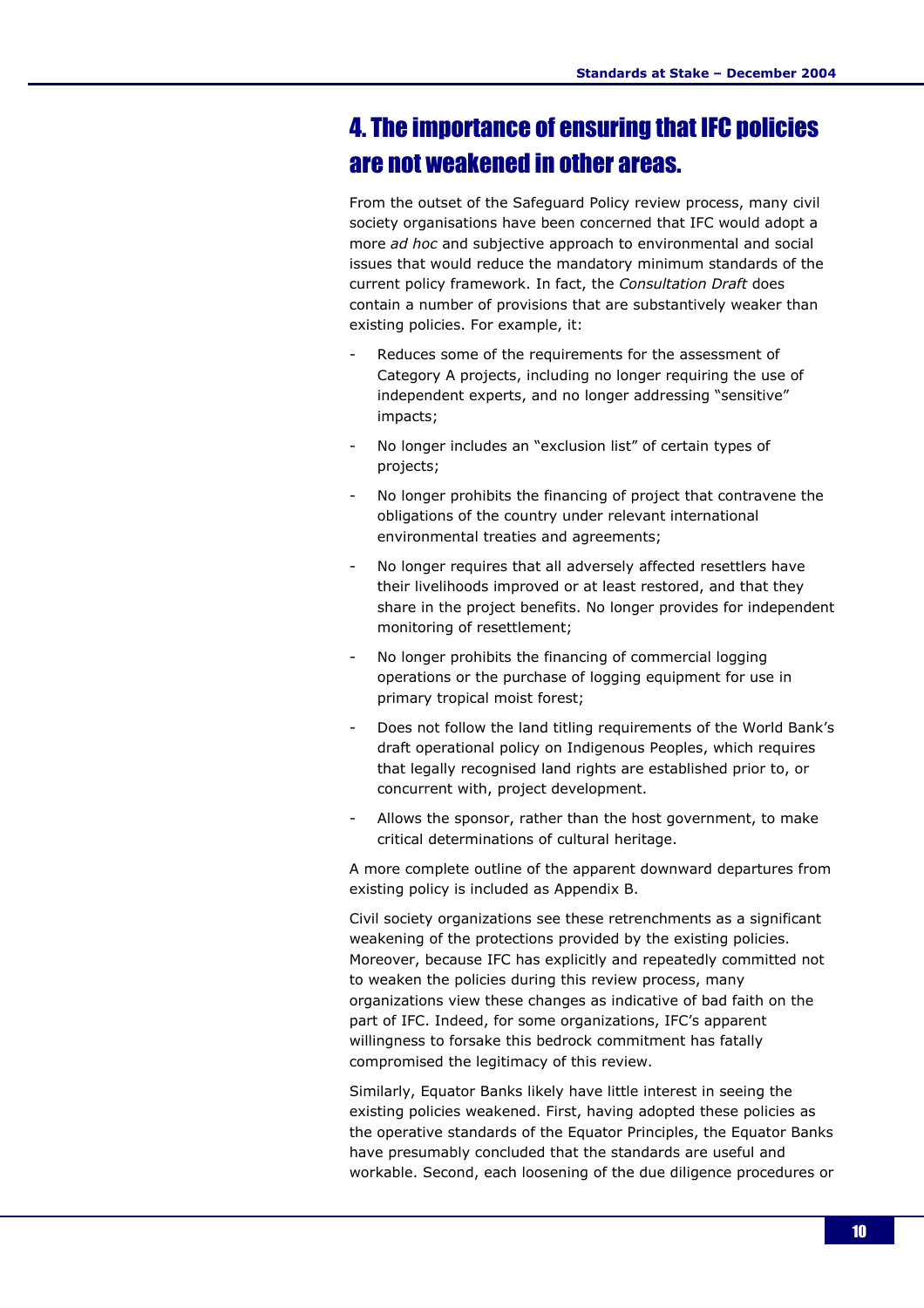lowering of the substantive requirements comes with a concomitant increase in risk exposure. Finally, if the Equator Banks follow the IFC's lead and step back from their current commitments, they will incur the same sorts of political costs that IFC has incurred by proposing to relax some of its standards.

#### Potential Areas of Commonality on Apparent Retrenchment:

BankTrack thinks it is in neither community's interest for IFC to weaken its current policy framework. Indeed, given IFC's previously stated commitments not to retrench, we expect that most, if not all, of this backsliding will be repaired in future revisions to the Consultation Draft. BankTrack invites feedback from the Equator Banks on this analysis.

# 5. The need to screen potential clients for their past performance on environmental, social and human rights issues

A recent IFC study found that the single most important variable in determining environmental and social outcomes is the sponsor's commitment to sustainability objectives. The study recommended that in order to ensure that IFC only partner with companies that have the requisite commitment, IFC should "fully take into account the commitment to and capacity for addressing environmental and social issues" as a fundamental aspect of its due diligence when it selects project sponsors or financial intermediaries.<sup>18</sup> Accordingly, civil society organizations have called upon IFC to substantially improve its due diligence regarding a potential sponsor's environment, social, health and safety practices and past performance, and to decline to conduct business with those sponsors whose commitment to achieving excellent development outcomes is found to be wanting.<sup>19</sup> In particular, many groups believe that the selection of project sponsors should be guided by a publicly available, policy-based methodology, and should not be left entirely to the ad hoc discretion of investment staff.

The Equator Banks have a similar interest in being careful about the project sponsors that they choose to associate themselves with. Indeed, some investment banks, independent of the Equator process, have already adopted due diligence procedures that investigate clients' past environmental and/or social performance of clients in environmentally sensitive sectors. If IFC, with its considerable resources on environmental and social issues, can not generate good project outcomes with sponsors that have a poor or unproven record of environmental/social management, it is highly unlikely that the Equator Banks will be able to do so. Sorting out the

<sup>&</sup>lt;sup>18</sup> Compliance Advisor Ombudsman, A Review of IFC's Safeguard Policies: Core Business: Achieving Consistent and Excellent Environmental and Social Outcomes, at 7 (Jan. 2003). <sup>19</sup> Platform, (Appendix A).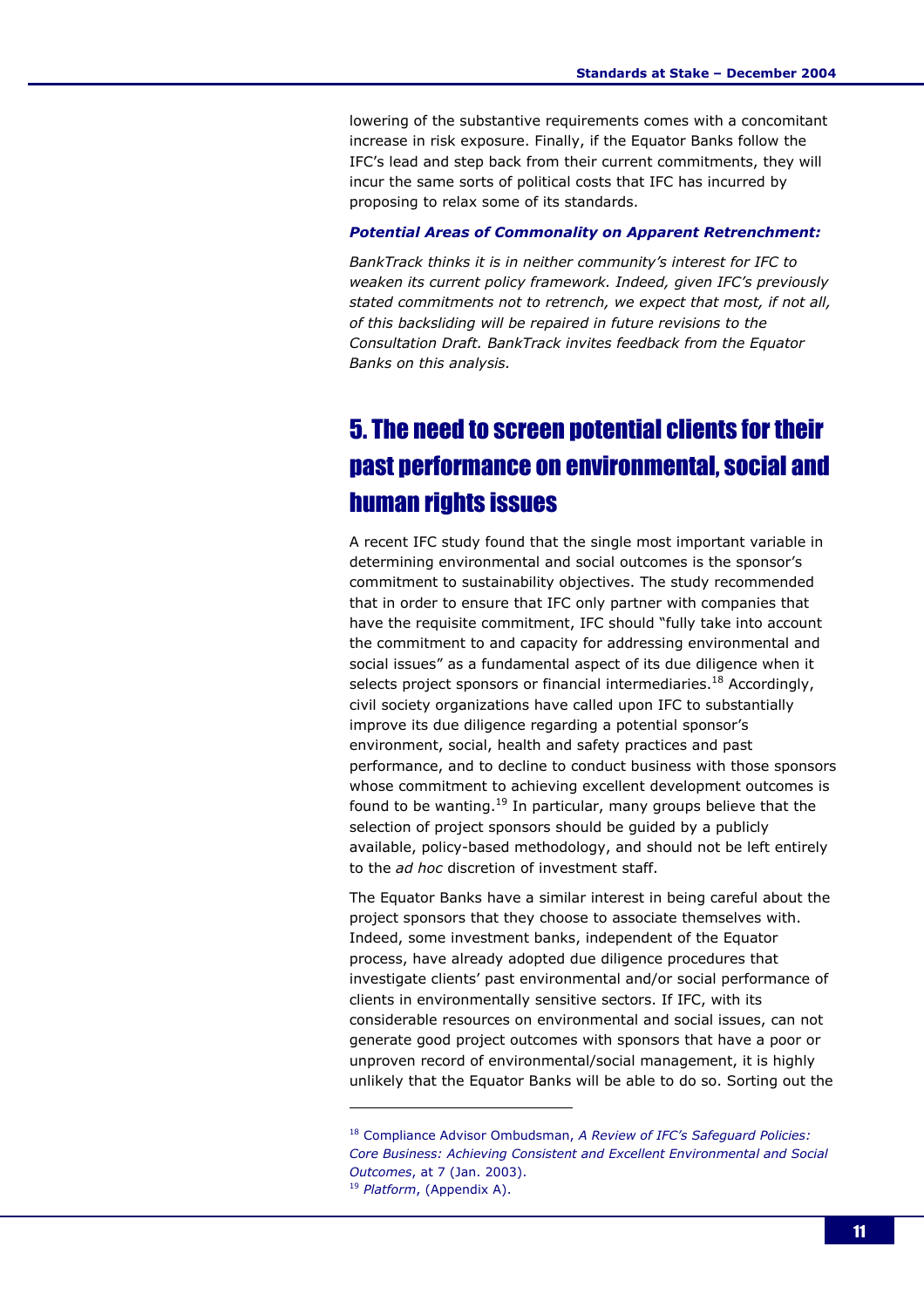project sponsors that you can have confidence in from those that you can not should therefore be a primary objective of project due diligence.

#### Potential Area of Commonality on Sponsor Due Diligence:

IFC and some investment banks have recognised the importance of scrutinising the quality of clients' environmental management systems and performance as part of project due diligence. BankTrack believes that these practices are sufficiently valuable that they should be standardised and explicitly included in IFC's Policy and in the Equator Principles. BankTrack looks forward to feedback on this position, and particularly invites those banks that have already instituted such client-focused due diligence to consider joining NGOs in advocating for the same procedures at the IFC.

# 6. The need for a clear approach to human rights issues.

Civil society organizations not only consider respect for human rights to be a moral imperative, they recognize that it can be an essential precondition for sustainable and equitable development. Thus, upholding human rights is often essential to ensuring that critical voices are heard in project decision-making, project benefits are broadly shared, and costs and risks are minimized and allocated equitably. Civil society organizations have therefore called upon IFC to ensure that the projects it finances are designed and implemented in accordance with the client's and host countries' applicable international human rights commitments. In particular, many NGOs have urged IFC to require clients to include a human rights impact assessment as part of a comprehensive environmental and social assessment, and to take appropriate action to mitigate the risks that are identified.

Unfortunately, human rights issues are conspicuous in the Consultation Draft only by their absence. Reportedly, IFC had intended to propose an approach to addressing human rights issues (and, indeed, had publicly committed to doing so), because they recognize that it is a critical issue for their clients. However, IFC apparently was stymied by the World Bank, which (a) is concerned about the political sensitivity of human rights issues at the Board level, and (b) for political or reputational reasons, was unwilling to allow IFC to seize the initiative of proposing a response to this issue.

However, the political infighting at the World Bank Group should not detain the Equator Banks from acting proactively on this issue. The risks associated with poor human rights practices are real, and will not disappear simply because IFC cannot muster the political will to address them. In fact, human rights may be the single greatest gap in the proposed Policy and Performance Standards with respect to social risk management. As public scrutiny of the private sector has intensified, and as victims of human rights abuses increasingly seek redress against companies (and those who assist them) through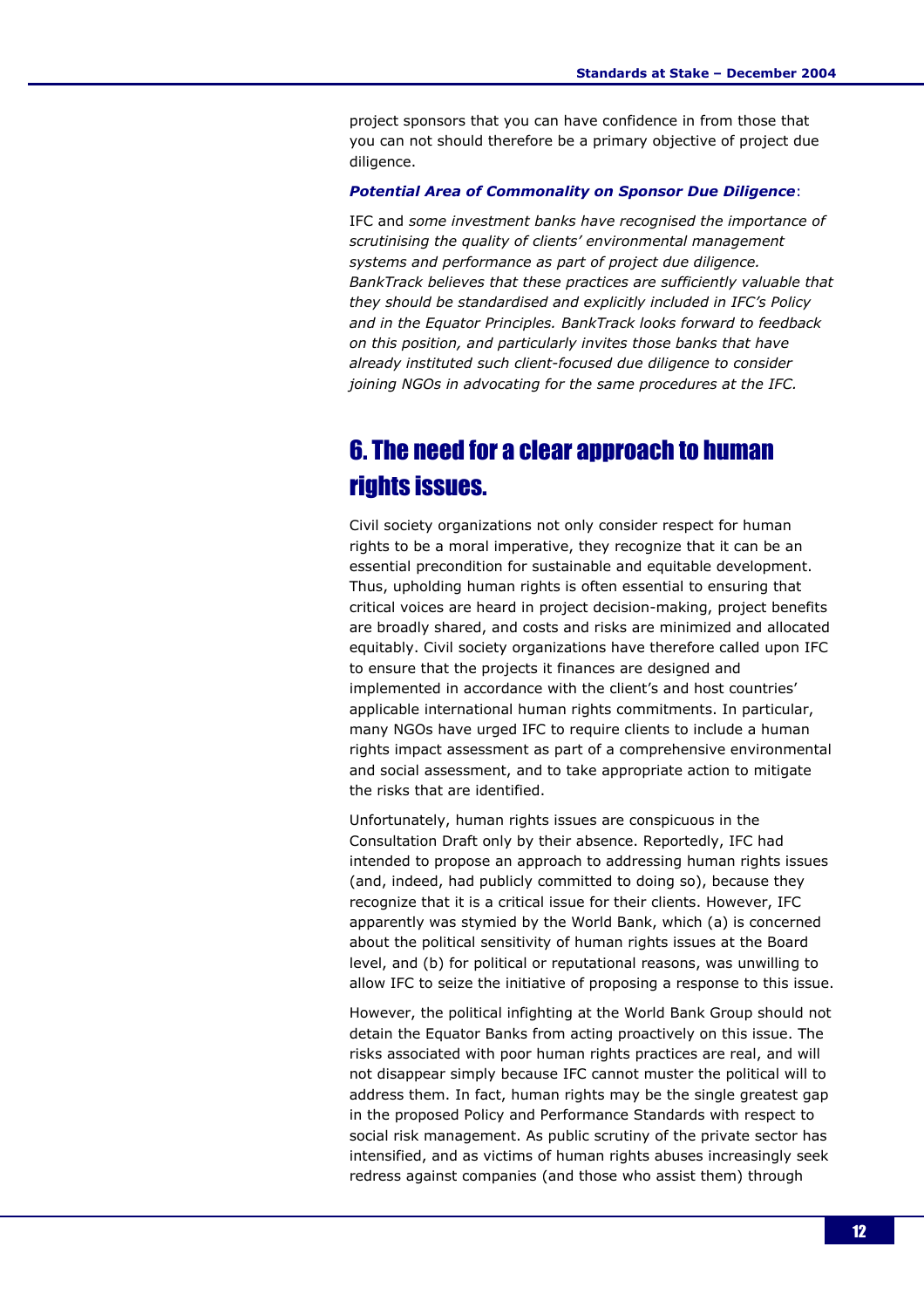litigation, the potential economic and reputational risks of poor human rights practices has multiplied. Both IFC and a number of Equator Banks have recognised that the case for integrating human rights into an overall risk management strategy is compelling.<sup>20</sup> Indeed, many at IFC would probably admit privately that they are disserving their clients by not addressing human rights in a more forthright way.

Human rights is therefore a policy area where it probably would not be prudent for the Equator Banks to use the IFC Safeguard Policy Review process to articulate the standards to be incorporated into the Equator Principles. Another more suitable venue for such a dialogue needs to be identified. In fact, an open and inclusive dialogue around the recommendations contained in the recent Banking on Human Rights report would probably be more likely to yield an effective, workable, and politically acceptable response to the challenge of human rights than the IFC's review process.  $21$ Importantly, by proactively addressing human rights issues in the absence of IFC leadership, the Equator Banks would be going beyond the specific commitments of the Equator Principles. BankTrack would certainly welcome such an initiative as a valuable innovation in the development of the Principles, and as a strong indicator of commitment to achieving positive development outcomes for all stakeholders.

#### Potential Area of Commonality on Human Rights:

BankTrack believes that both NGOs and the Equator Banks would benefit from encouraging the IFC/World Bank Group to address this issue in a timely manner, and would welcome a discussion of human rights as part of its ongoing dialogue with the Equator Banks.

# 7. The need to ensure the meaningful and respectful engagement of affected communities in project decision-making.

The civil society organisations following the IFC process believe, as a general proposition, that people should have a meaningful voice in decisions that may directly affect their well-being. Ultimately, civil society organisations believe that community consent should be a prerequisite for project approval.

Next to maintaining this right of communities to decide on their own future as an end in itself, inclusive decision-making also serves a more instrumentalist function—it can improve the quality, effectiveness, and sustainability of projects by allowing the experience and local wisdom of project-affected people and

<sup>&</sup>lt;sup>20</sup> Peter Woicke, Remarks at the Center for Human Rights and Global Justice, New York University Law School (March 1, 2004), at www.ifc.org; KPMG, Banking on Human Rights, (Sept., 2004).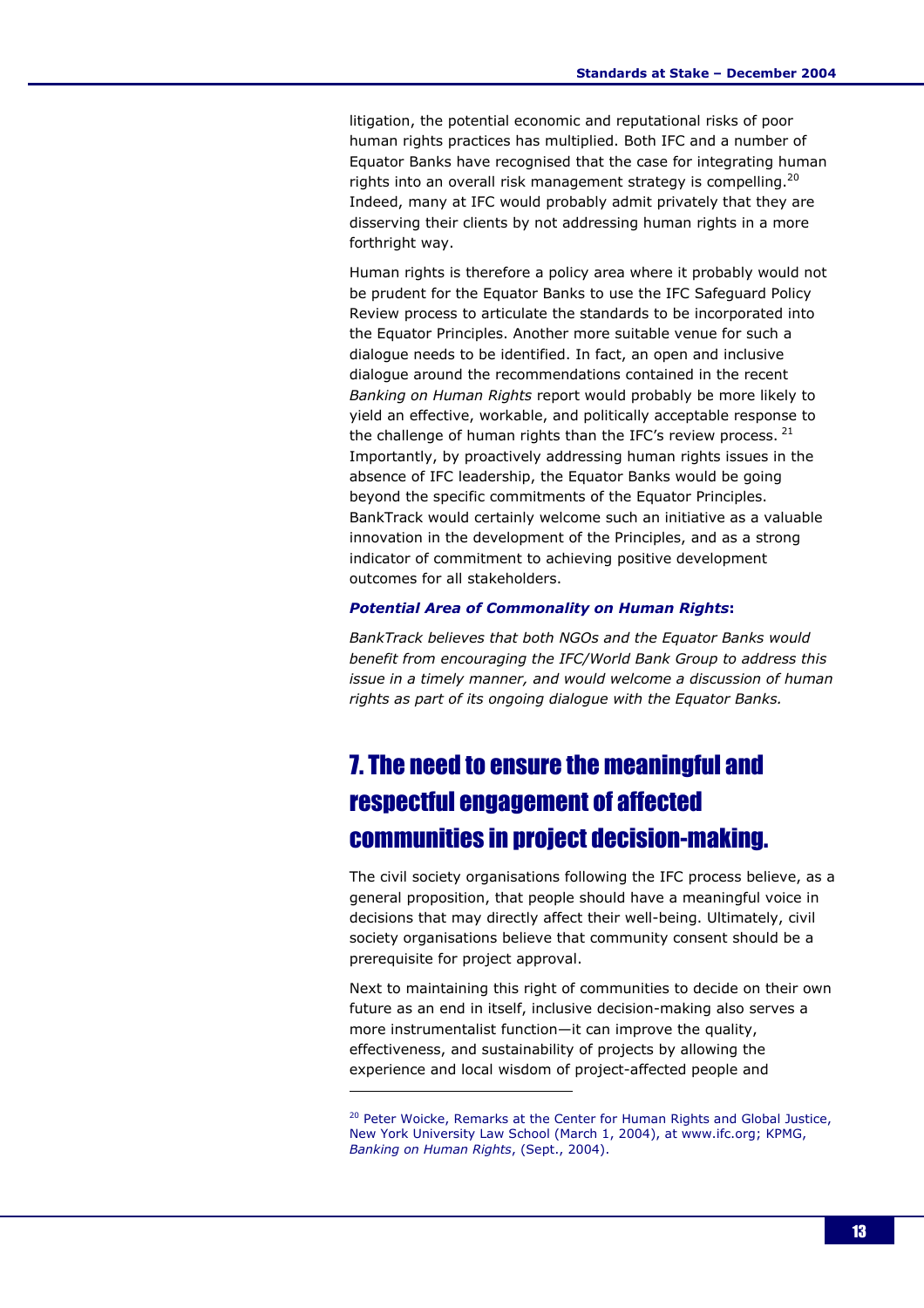interested civil society organizations to be integrated into project planning and design.

This helps ensure that projects are well suited to their local contexts, that they respond to the needs and preferences of their host communities, and that the communities feel that they have a stake in the project's success. In fact, as a result of these benefits, the World Bank has consistently found a high correlation between the extent and quality of public participation and overall project quality.<sup>22</sup>

For these reasons, BankTrack believes that the proposed policy and performance standards should seek to ensure that high quality consultations and engagements are the norm during all phases of project development and implementation.

Requiring deeper and more meaningful community engagement would also offer a number of benefits to the Equator Banks and their clients. Increased community participation can reduce project risks by helping project sponsors to anticipate and address problems early on, and by providing insights on how to improve project design and implementation. Meaningful community involvement is also essential for establishing good community relations and a record of dealing in good faith. An open line of communication and accumulated good will serve as a kind of political risk insurance against future conflict. Project sponsors that have not established such relationships are far more exposed to such risks than those who have assiduously cultivated them.

Moreover, the informed participation of the host community can provide significant benefits to the Equator Banks vis-à-vis their clients. Project sponsors can retain a near monopoly on project information, and absent expansive, independent due diligence, lenders may be overly reliant on sponsor representations to remain informed about circumstances on the ground. However, informed and engaged communities and project users can be extremely motivated watchdogs, and can provide project lenders with an independent conduit of information that can serve as a valuable hedge against the risk of relying exclusively upon the sponsor for project information. In short, it is in the Equator banks interests to ensure that that the public is effectively mobilized to serve as independent project monitors.

We recognise that while many banks appreciate the importance of community engagement, there is considerable reluctance to extend that principle to require community acceptance before a project can go forward. This concern is usually framed as an unwillingness to cede a 'veto' power to project opponents. However, it may better

<sup>&</sup>lt;sup>21</sup> F&C, Banking on Human Rights, at

http://www.isisam.com/uploadFiles/banking\_human\_rights\_sept04.pdf (Sept 2004)

<sup>22</sup> World Bank OED, 2002 Annual Review of Development Effectiveness; World Bank, World Bank Civil Society Progress Report 2000/2001 (2001); World Bank, Assessing Aid: What Works, What Doesn't and Why (1999); World Bank Quality Assessment Group (QAG), Quality at Entry in CY99—A QAG Assessment (2000).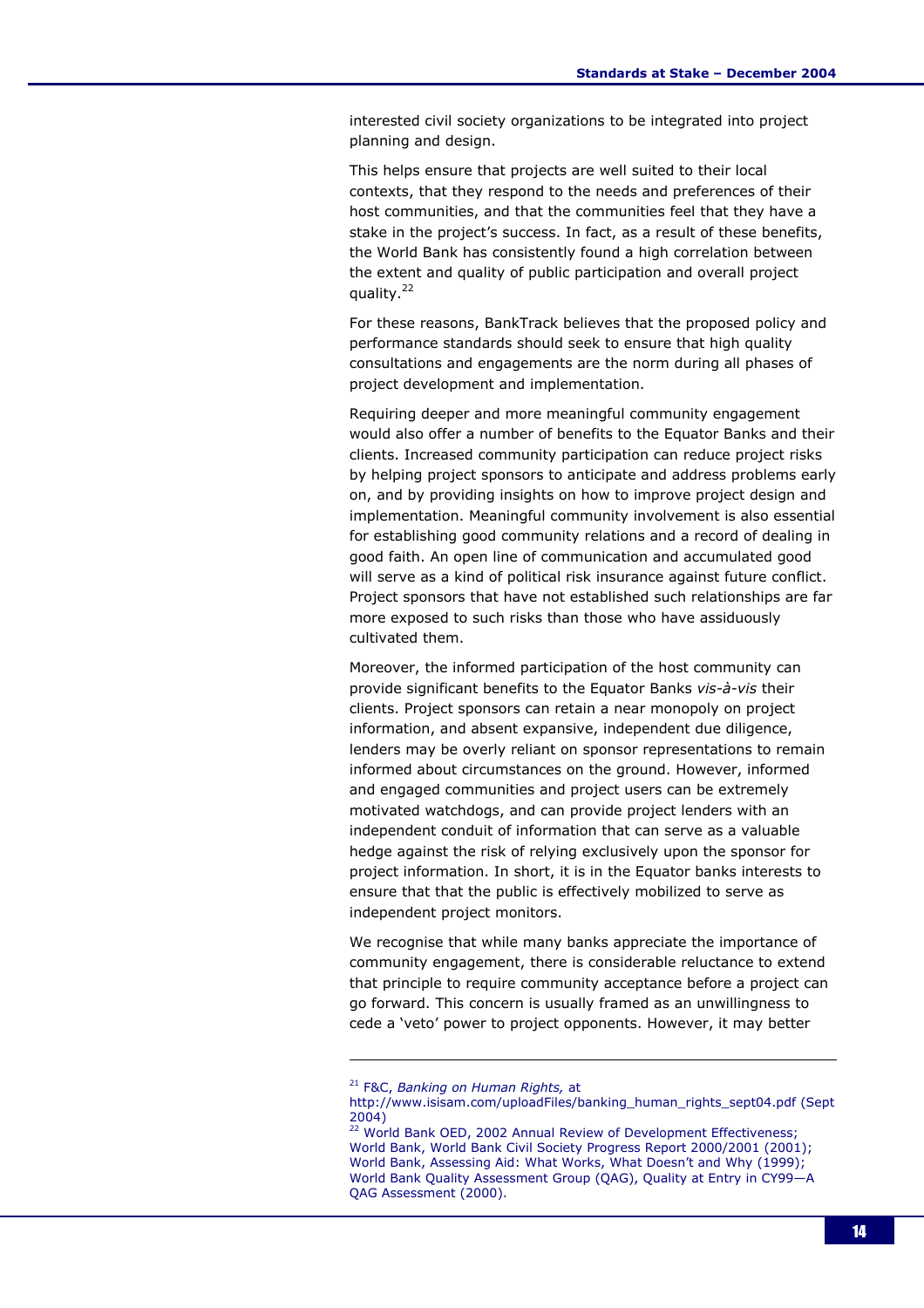serve the interests of the Equator Banks to consider this issue from a risk management perspective. Local project risks increase dramatically when a project is imposed on a community against its will—the potential for political conflict, or even civil strife, greatly increases, while the benefits of community involvement are rendered inaccessible. Moreover, since concerted community opposition to a project is a relatively atypical phenomenon, it should be regarded as an urgent warning sign that there are profound, unaddressed problems and risks associated with the project.

Even if the Equator Banks cannot endorse a bright-line rule precluding the financing of such projects, they should consider how their interests in managing project risks would be advanced by requiring sponsors to (a) rigorously assess the risks associated with community opposition; and (b) articulate in the Action Plan exactly how it will endeavour to overcome those risks. It may also be in the Equator Banks interests to encourage IFC to develop and promulgate a methodology for conducting such an assessment.

#### Potential Areas of Commonality on the Need for Meaningful Participation:

BankTrack believes that meaningful engagement of communities in project decision-making would generate substantial benefits that could reduce project risks for Equator Banks. We would welcome the opportunity to dialogue with Equator Banks on this topic, and suggest that the Bank-NGO Working Party (established in London in July 2004) frame this issue as a topic for future group meetings.

### 8. The need for transparency on environmental and social impacts of projects

Civil society organisations have called on IFC to expand the public's access to critical information about the environmental and social impacts of projects. $^{23}$  Public access to such information is essential for affected people to have a meaningful voice in how projects will be designed and implemented, how project costs and risks will be distributed among affected people, and how negative impacts will be mitigated and managed. Ultimately, access to project information is also a necessary prerequisite to ensure accountability--to hold companies to account for how they conduct themselves, and to hold governments to account for how they respond to that conduct.

For these reasons, civil society organisations believe that lenders should ensure that their clients publicise comprehensive and timely information about the project and its impacts throughout the design, planning and implementation stages of the project. This includes the public release of the client's Action Plan for implementing the requirements of the Performance Standards.

 $23$  See, Platform (Appendix A). BankTrack is engaged in a similar discussion regarding information disclosure for Equator Banks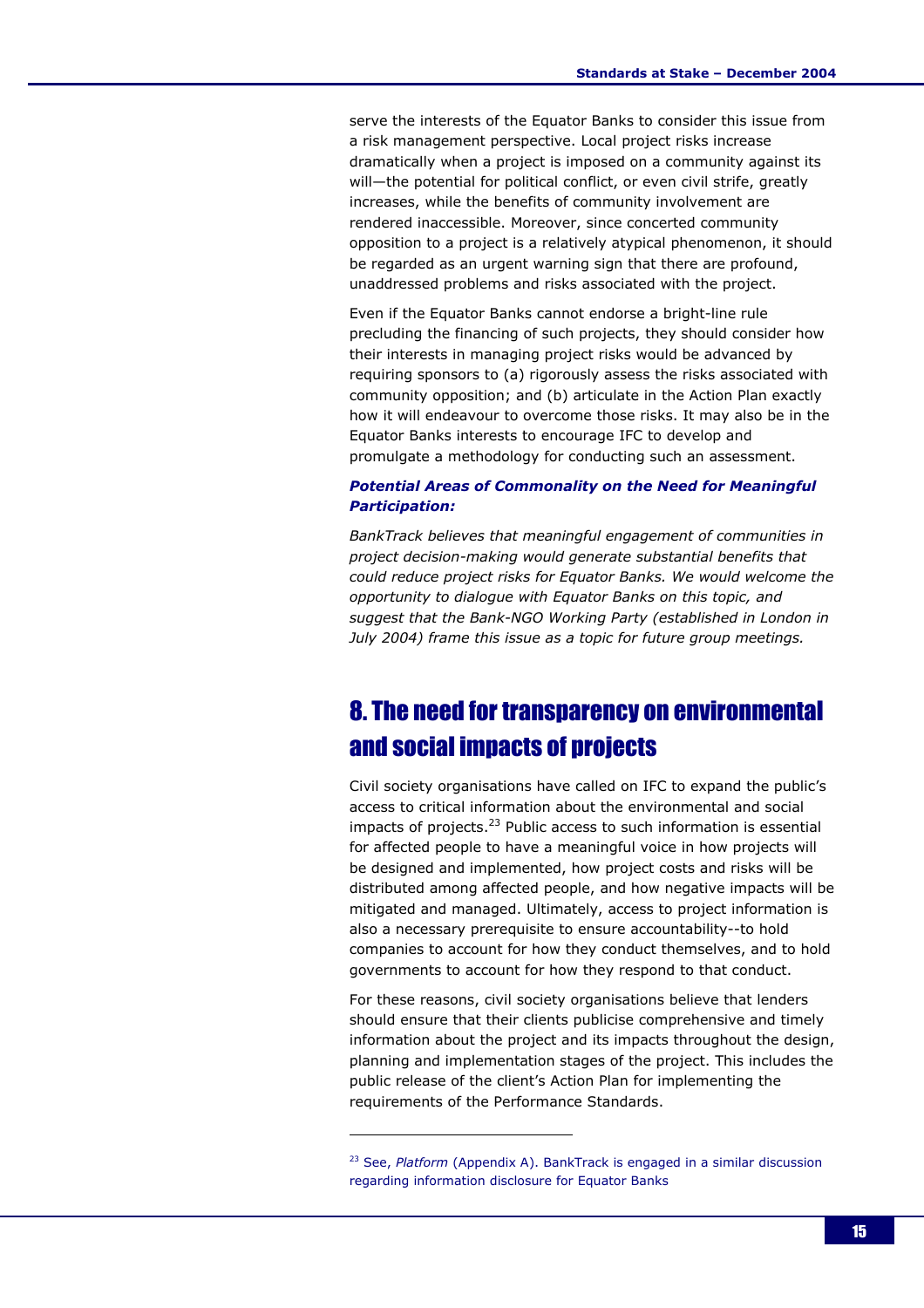Ensuring public access to critical information on the environmental and social dimensions of a project may be in the Equator Banks interests for three main reasons. First, allowing the public to have access to such information is critical to their ability to meaningfully engage in project decision-making, and therefore for essential for reaping the benefits of such engagement discussed above. Second and relatedly, denying such information is often seen as an affront, or an effort to cover up publicly indefensible practices, and will therefore tend to subvert the effort to cultivate harmonious community relations. Finally, placing such information in the public domain may substantially improve its quality and rigor. Allowing affected individuals the opportunity to independently scrutinize the assumptions and methodologies of the project sponsor, and to test its conclusions against their own (much more intimate and nuanced) understanding of the local conditions, would help the Equator Banks ensure that they receive the best project information possible.

#### Potential Area of Commonality on the Issue of Greater Transparency:

BankTrack believes that if project financiers were to encourage greater transparency from project sponsors, projects would improve from an operational, financial and developmental perspective. We would welcome the opportunity to dialogue with Equator Banks on this topic, and look forward to our February 2005 meeting, which we hope will address this issue.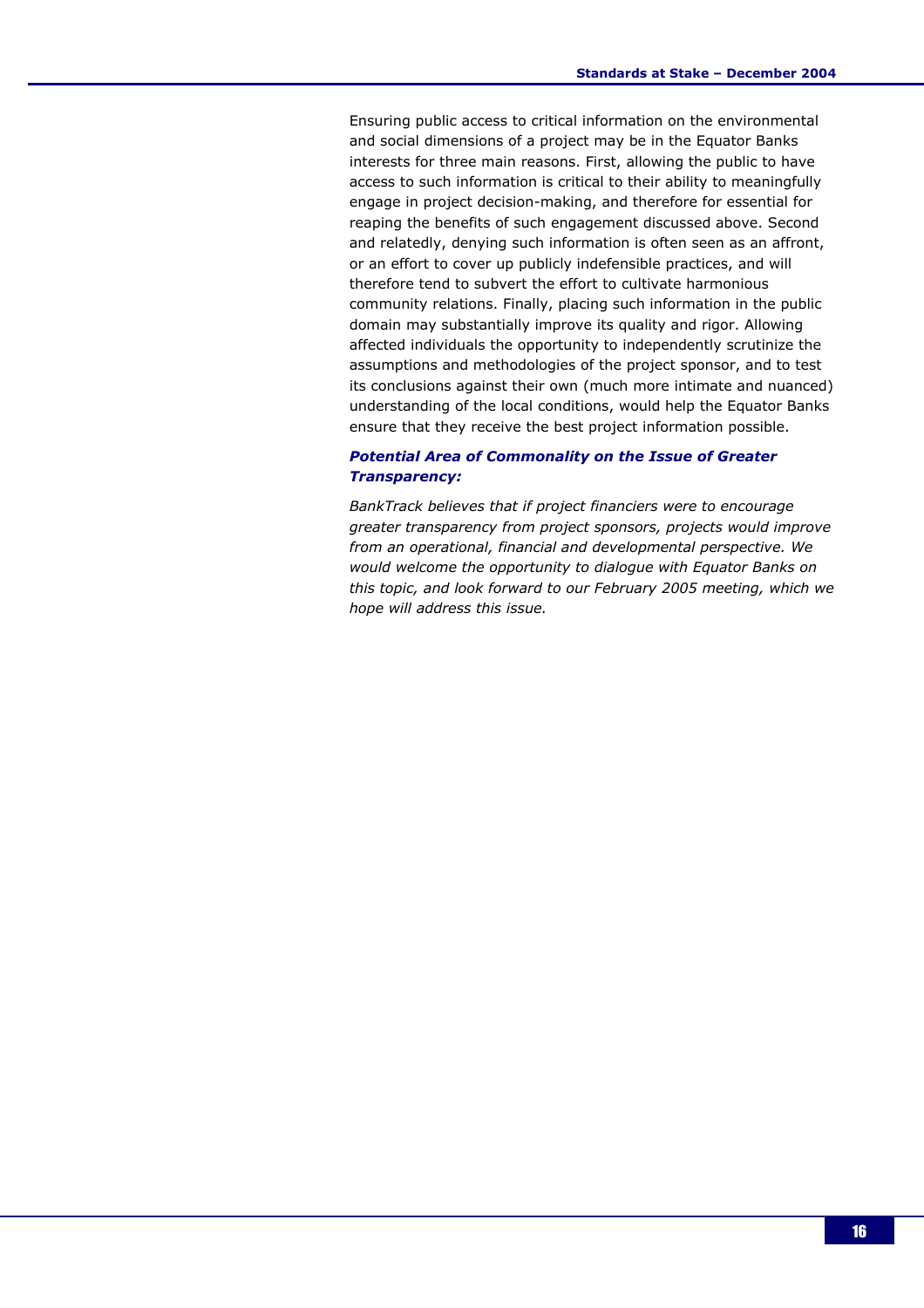# Appendix A Civil society statements

# Platform for 'Rights, Rules and Responsibilities' for IFC's Safeguard Policy Review

#### December 2004

The International Finance Corporation (IFC) has provided more than \$40 billion directly to private companies, many of them multinational corporations operating in developing countries, in the name of sustainable development and poverty reduction. The IFC is also involved in the lending of billions of additional dollars through its financial catalyst role. This money often goes to projects that lead to environmental pollution and degradation, poverty creation and more social inequities.

The IFC argues that it brings environmental and social expertise and improves highrisk projects and that without its involvement, projects would be much worse. However, internal studies and independent evaluations carried out by affected communities and civil society organizations demonstrate serious and systemic problems with implementation of the institution's environmental and social safeguard policies. It is also doubtful whether the best use of public funds for development and poverty alleviation is to mitigate the negative consequences of these high-risk projects rather than invest in projects that have clearer development benefits.

This past experience demonstrates the need for clear and enforceable rules for IFC lending and significant institutional reforms to guarantee due diligence, ensure effective implementation and improve accountability to affected communities and citizens. The proposed policies do not address these concerns, but instead opt for more flexibility and subjectivity. We oppose this approach and call upon the IFC to upgrade and strengthen its social and environmental policies and ensure that multinational corporations respect fundamental international human rights, labour rights and environmental law as conditions for access to IFC loans.

Global public institutions must operate for the public good. We call for the IFC to abide by clear, mandatory Rules, Rights and Responsibilities (RRR) to promote the public good through its lending.

The IFC's Safeguard Review Process must address current problems of implementation of the safeguard policies, guarantee that there is no backsliding or weakening of existing policies as well as lead to the strengthening and improvement of environmental and social policies. The undersigned civil society and Socially Responsible Investors call on the IFC and its Board of Directors to adopt the following points.

1. Adopt Policy and Performance Standards that establish clear, binding rules and meet the highest social and environmental standards for IFC and its borrowers,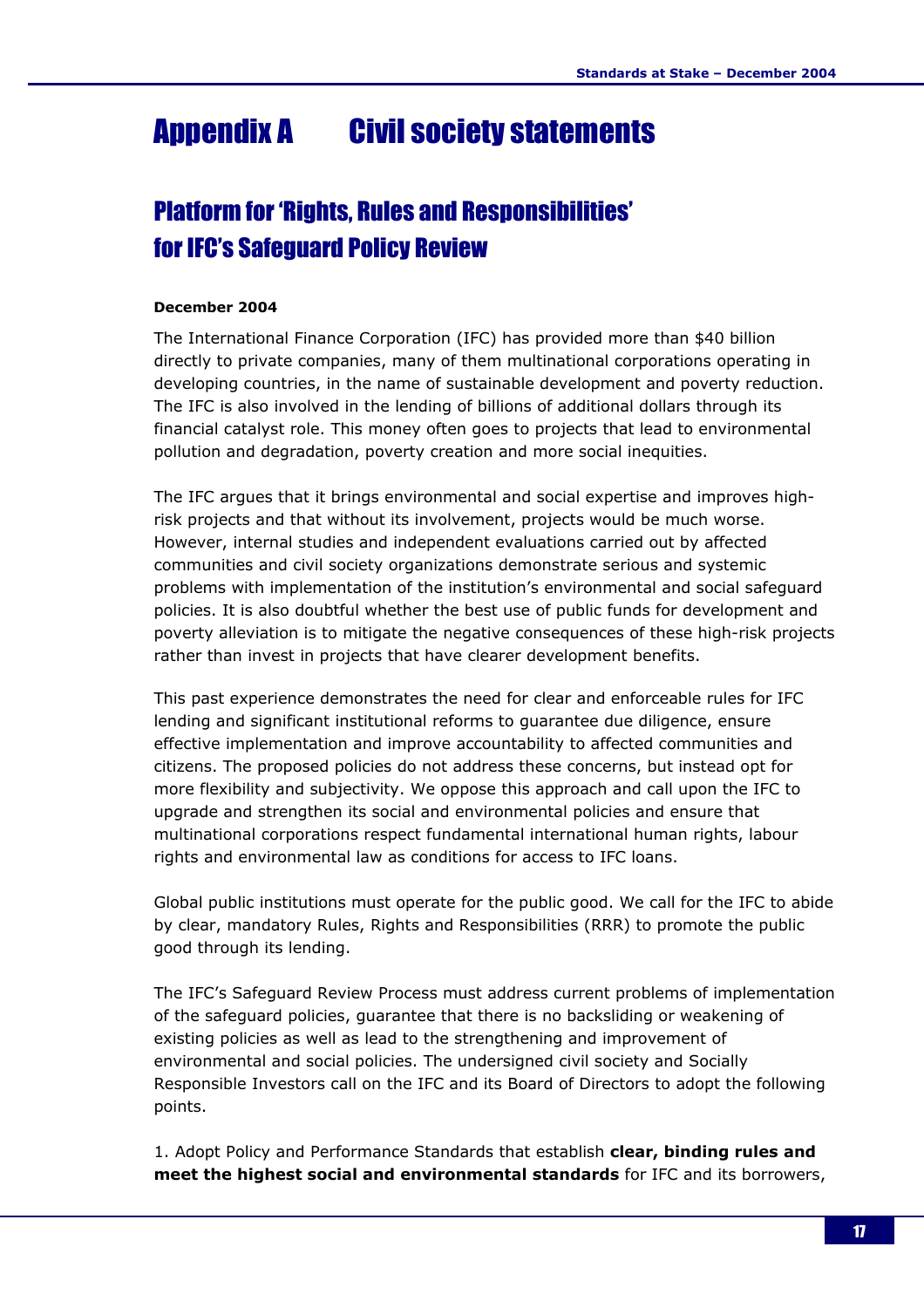which would allow the IFC to claim leadership in international standard-setting and demonstrate its commitment to respect international human rights and environmental laws.

2. Commit and hold itself accountable to deliver on poverty reduction and sustainable development. One of IFC's core responsibilities must include evaluating each and every project it considers for financing to determine how and whether poverty reduction is likely to occur, stating specifically how poverty will be reduced - including at the local level -- and tracking and reporting regularly and publicly on each project's outcomes, development impacts, and any necessary mitigation efforts in order to ensure a basic level of accountability.

3. Establish clear mechanisms for making the policies more enforceable and accountable and reject self-monitoring by corporations as proposed throughout the proposed Performance Standards. IFC must take responsibility for meaningful supervision and project monitoring in a publicly transparent and accountable manner, which would include, at a minimum, the public release of all Action Plans.

4. Ensure that information is disclosed in appropriate languages in a timely and predictable way throughout the project cycle. This includes defining clear rules for the early release of all action plans, social and environmental assessments, monitoring and evaluation reports, as well as procedural guarantee that reflect a genuine commitment to the presumption of disclosure. The IFC must also require the public disclosure of all host government agreements and similar contracts, as well as increase the transparency of revenues from IFC-supported investments.

5. Screen all companies for their past performance on environmental, social and human rights issues. The IFC should only lend to clients who are fully committed to sustainable development and safeguarding the environment and internationally agreed human rights of local communities, workers and vulnerable groups. We emphasise one of the main conclusions of the CAO's internal review of the IFC's safeguard policies, which stated that the private sector client's commitment to environment and social protections is the main determinant of whether or not the company will comply with IFC's policies.

6. Uphold and ensure compliance with international human rights, labour and environmental laws, conventions, and norms. The Performance Standards should make reference to relevant international laws and standards and ensure that projects are designed and implemented in accordance with the client's and host countries' applicable international commitments. IFC has an obligation to ensure that its clients abide by relevant international laws and norms and therefore, as recommended by the CAO, must "systematically consider risks to human rights at the project level, take appropriate [and effective] steps to mitigate them and provide clearer guidance to clients on both these aspects. [T]hese aspects should be reported on at the project level." Such assessments and reports must be undertaken by reputable and independent third parties and not by the client itself and be a pre-condition of IFC support for the project. Project affected persons, communities and indigenous peoples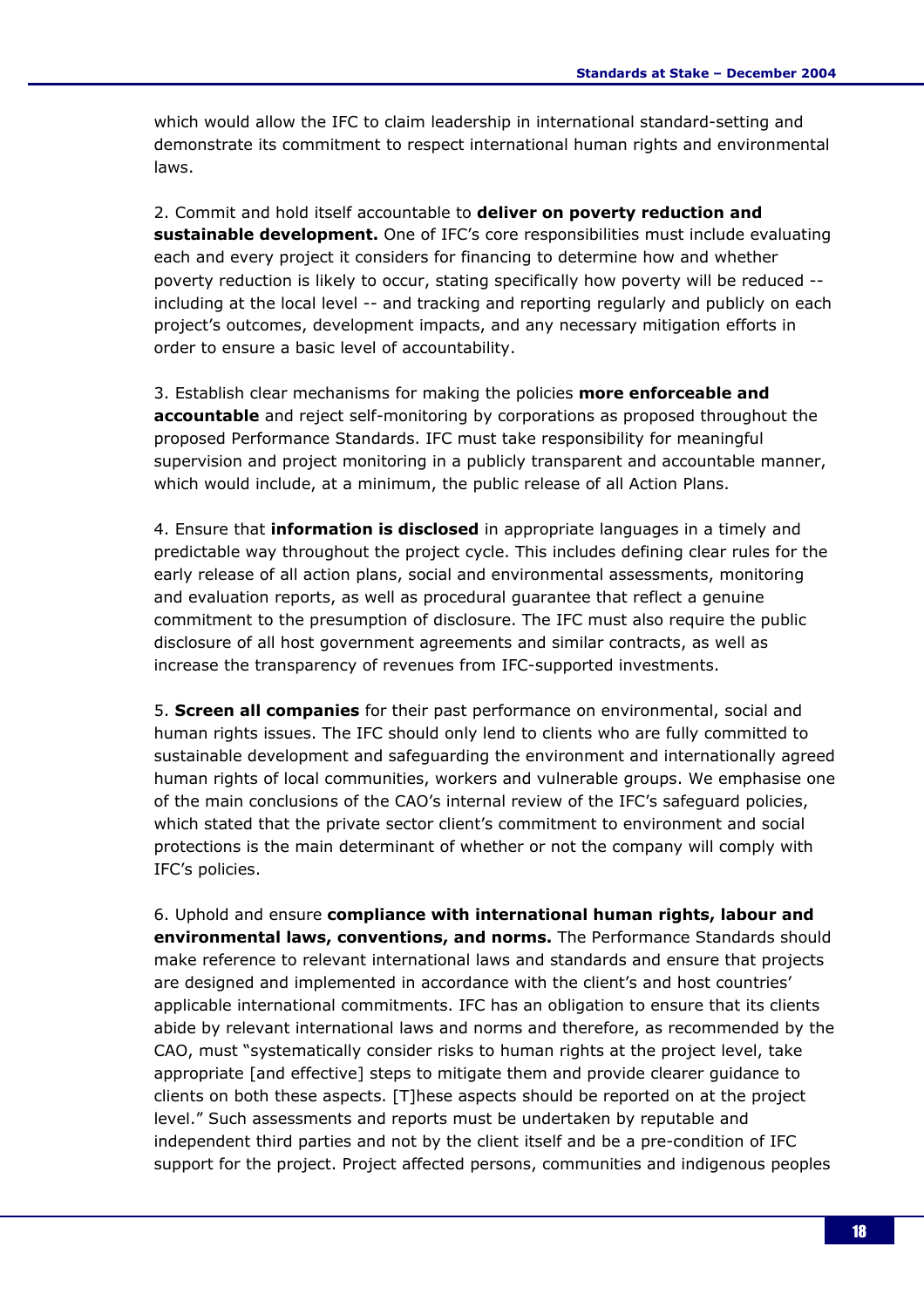have the right to participate in project assessments, reporting and human rights audits.

7. Ensure respect for indigenous peoples' internationally guaranteed rights, including their rights of ownership over lands and resources traditionally owned or otherwise occupied and used, and only support projects that have the free, prior and informed consent of indigenous peoples arrived at through their customary decisionmaking processes and institutions subsequent to meaningful and good faith consultation and their informed and effective participation commencing at the earliest stages of project design, and agreement on benefits. These customary decisionmaking processes constitute culturally appropriate and collective decision-making, which enhances indigenous peoples' self-development. All agreements between relevant parties will be reflected in the loan covenants and be made publicly available. We strongly reject the cynical manipulation of free, prior and informed consent as 'free, prior and informed consultation leading to broad community support' and insist that the IFC and others not use this language.

8. Ensure that conditions are in place for meaningful and respectful engagement with affected communities (free, prior informed consent). In addition, the IFC should ensure a process whereby, after having access to all relevant information in an appropriate language and form, local communities identify their development priorities and the benefits and results that they want to achieve, rather than allowing the company or others to determine the benefits they will provide. One of the IFC's core responsibilities must be to evaluate community acceptance, negotiated settlements, and meaningful participation and not leave this to the private sector clients. This requires ongoing supervision and monitoring to ensure that any agreements entered into between communities and the client are respected over time. All projects that involve the displacement of local people must be subject to their consent, and must result in an improvement of their standards of living and quality of life and include full restoration of their livelihoods and resource base.

9. Include a self-selected community-based monitoring approach for projects with significant social and environmental impacts to improve oversight and accountability of these projects. One key component will be strengthening the community's capacity to monitor projects by ensuring that project funds are made available for this purpose and are independent of company or government influence. Furthermore, the community should have influence regarding the terms of reference of the monitoring methodology used. All community monitors should be informed of the requirements of the IFC policies and Performance Standards, and should be informed about the processes of accountability at the IFC in a language and manner that is appropriate for them, so that they have a full understanding of their rights and potential remedies. Outcomes and recommendations of monitoring should be made public and affect the future direction of the project.

10. Commit to measuring, disclosing and reducing the harmful **impacts of climate** change in the developing world by requiring a reduction in overall emissions from IFC investments at the project level. Work with companies to reduce emissions and operate more efficiently and report fully on the direct and indirect emissions that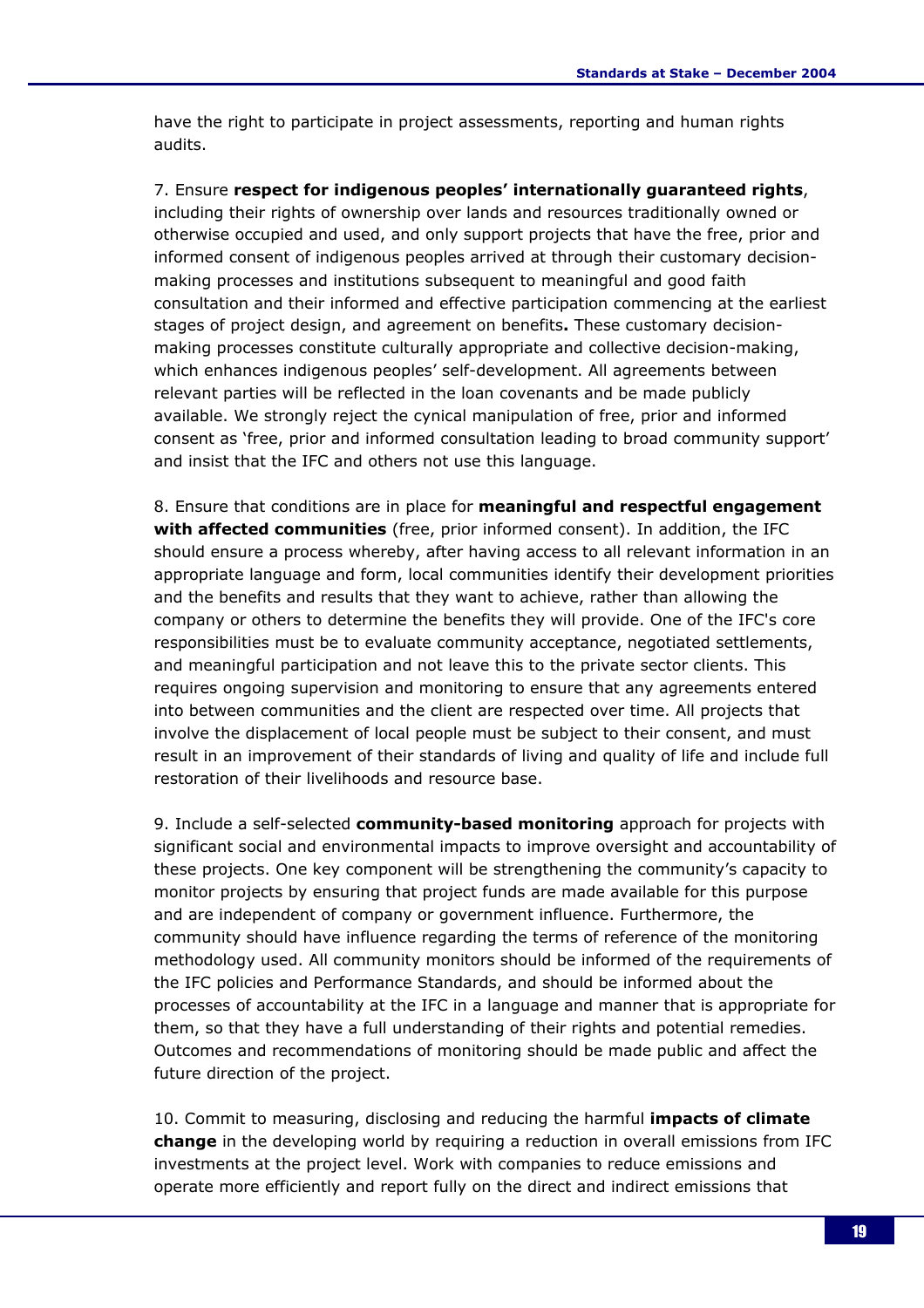result from IFC portfolio investments, including financial intermediaries. Furthermore, the IFC should more aggressively shift its portfolio towards renewable energy lending.

11. Define IFC's 'no-go circumstances' in the overall policy by including the current Exclusion List and expanding it to include, at a minimum,

- IUCN I-IV protected areas and World Heritage sites for all industrial activities and other areas that are deemed to be of high conservation value, as defined through a multi-stakeholder process for all Category A projects;
- Certain practices that are particularly destructive, such as riverine and submarine tailings disposal of mine waste;
- Clarifying social, cultural and environmental 'no-go circumstances' and the criteria used.

Endorsed by 220 organisations –see www.grrr-now.org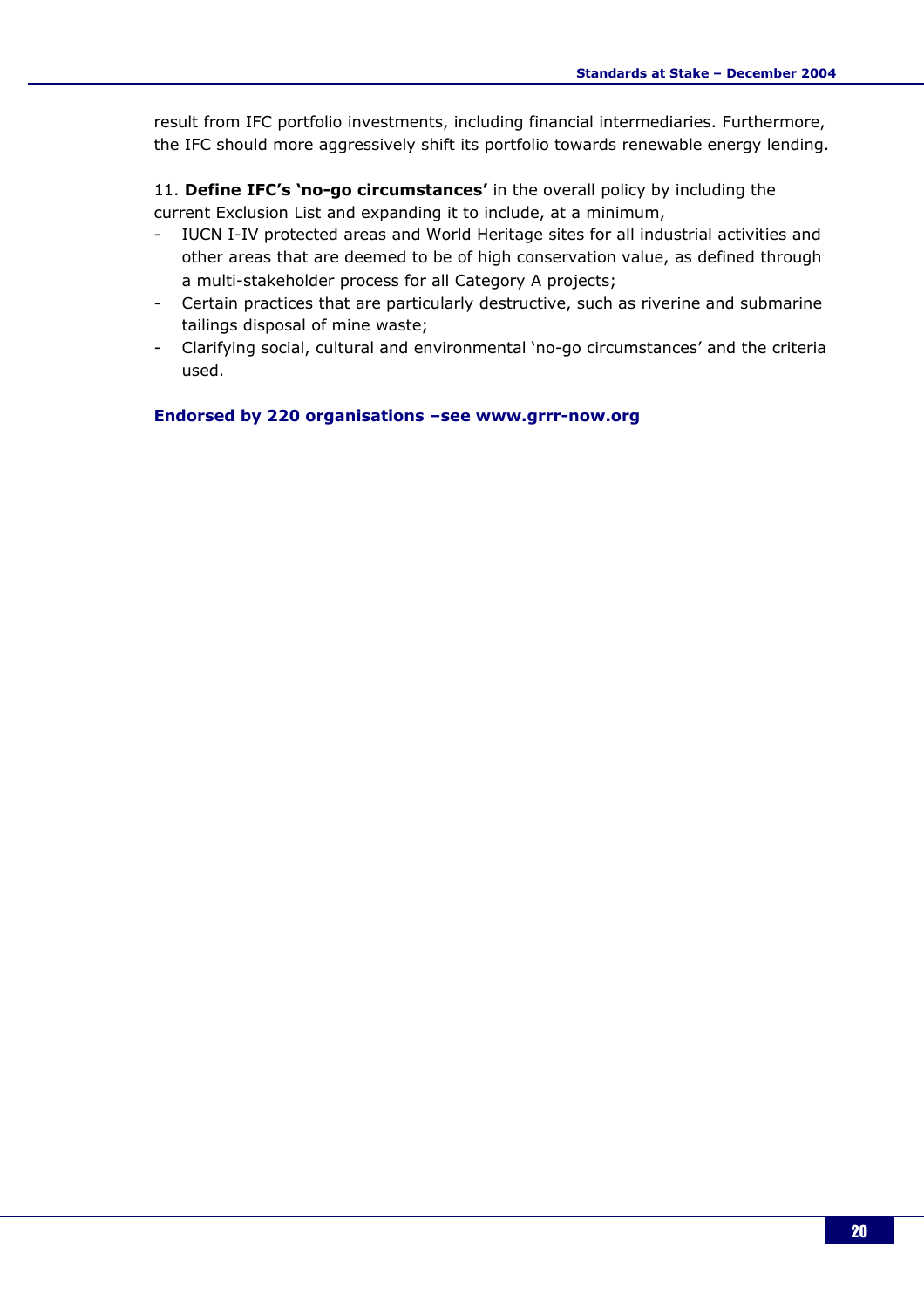Mr. James Wolfensohn President World Bank Group 1818H Street, NW Washington DC 20433

Mr. Peter Woicke Executive Vice President International Finance Corporation 2121 Pennsylvania Avenue NW Washington DC 20433

16 September, 2004

Dear Mr. Wolfensohn and Mr. Woicke,

#### Re: Seriously flawed consultation process for IFC Safeguard Policy Update

We, the undersigned members of development, human rights, environmental and indigenous peoples' organisations, and concerned individuals, would like to inform you of our deep concerns about the IFC Safeguard and Disclosure Update Process which is already underway.

As the IFC itself acknowledges, its proposals could become a global benchmark for international investment for both public and private financiers. While we support the intention of the IFC to update its policies, we are alarmed that the first consultation drafts (dated 12 August 2004) imply a major shift from a mandatory and compliance-based approach to a mainly discretionary approach. Such a shift would dilute the responsibilities of a public institution and undermine its accountability to affected communities.

The substantial proposed revisions to the policies largely ignore the priorities and concerns expressed by rights-holders and civil society organisations in numerous previous Bank consultations on its safeguard policies. The proposals likewise disregard many key recommendations and lessons emerging from the safeguard policy review undertaken by the Compliance Advisor and Ombudsman (CAO) and the recently completed Extractive Industries Review (EIR).

We believe that the IFC revision process should result in a mandatory and rights-based approach to "safeguard" and disclosure issues and better protection of people and the environment in accordance with the World Bank Group's mandate to alleviate poverty through sustainable development. However, the draft documents that have been released reveal a disturbing re-orientation of the policies towards accommodating the needs of private sector clients, with scant mention of the rights of the affected communities whose interests would be most impacted by these proposals.

Given the potentially significant implications of such proposed changes, the IFC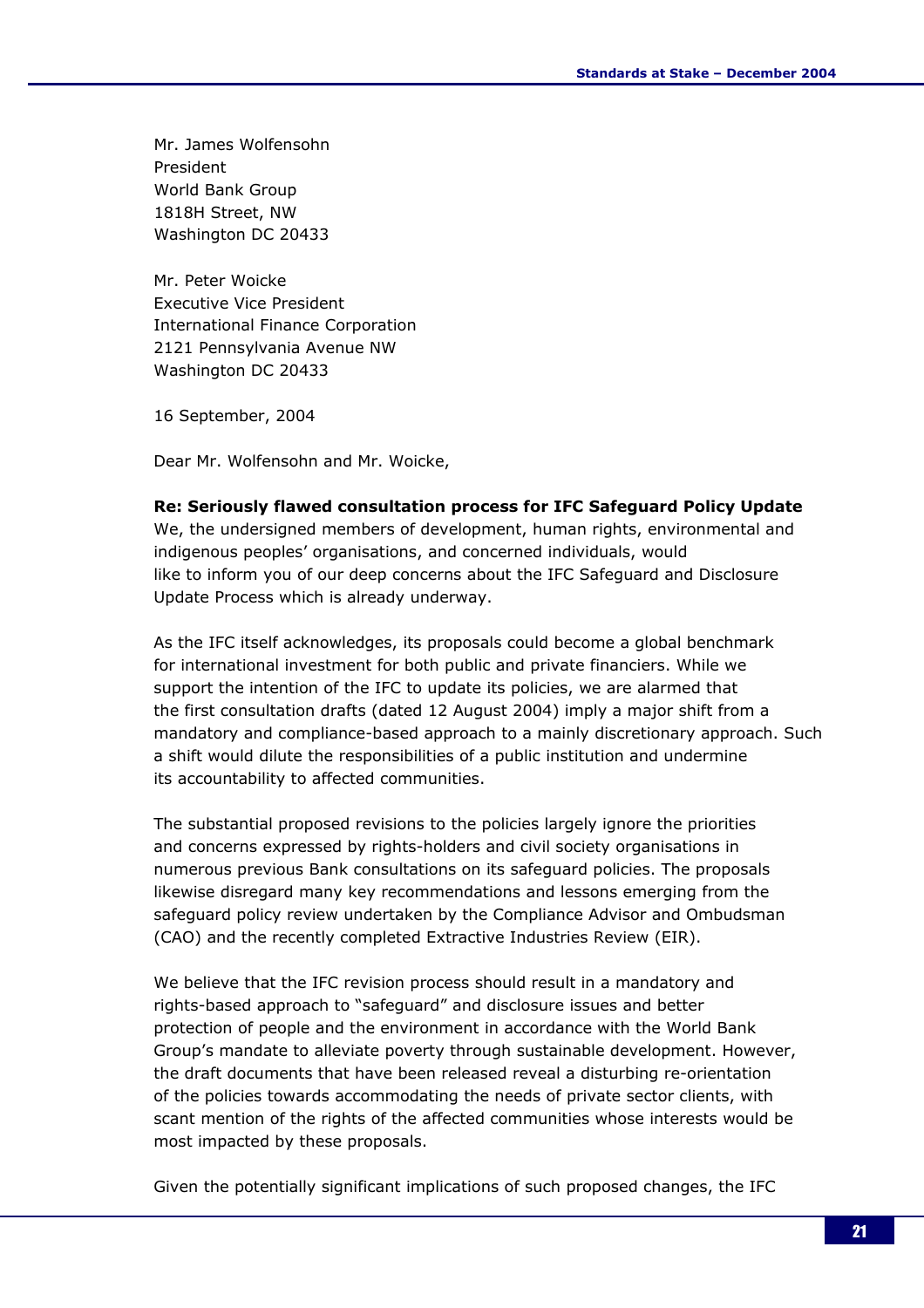must, as a minimum, ensure that its process for engagement with civil society is undertaken in accordance with World Bank best practice and the IFC's own guidelines for good faith public consultation.

At present, the process is fundamentally flawed. The timeframe will exclude and marginalise the participation of civil society groups, especially those most affected by the proposed substantial changes. The rushed schedule also seems to be driven by an internal and arbitrary desire to conclude this process by February next year. This allows only a little over four months for a proposed worldwide debate on the IFC's plans to replace the entire set of its existing Safeguards. We feel this is a grossly inadequate period to re-assess policies and standards which took years to formulate.

Furthermore, documents essential for assessing the full ramifications of these policy revisions, such as the implementation guides and the IFC's revised corporate procedures, are simply not available yet. In addition, less than 30 days before the first regional consultation planned to take place in Brazil, the proposed draft documentation has still not been translated into all appropriate languages, including Portuguese.

These serious flaws and shortcomings in the proposed consultation process are not acceptable and do not reflect a good faith engagement with civil society by the IFC. If our organisations are to consider participating in the IFC consultation, we believe that it is essential that the IFC takes at least the following measures:

- 1. Suspend immediately the start of the consultation process on the Safeguard Policy Update until all relevant information has been made publicly available in all appropriate languages at least 30 days prior to the first regional consultation. This includes the implementation guides and revised IFC corporate procedures.
- 2. Postpone the consultations on the disclosure policy until at least 30 days after the full draft revised policy is made available to the public in the appropriate languages.
- 3. Extend substantially the period for consultation on the first draft consultation documents.

In order to ensure transparency and informed and equitable participation we also recommend that the consultation process is revised to:

- Include a self-selection process for civil society groups and indigenous peoples in the regional consultations (if indigenous organisations or leaders in each region so choose)
- Make information on the participants invited to each consultation publicly available prior the meetings.
- Provide comprehensive summaries of the meetings to the public within 30 days of each consultation.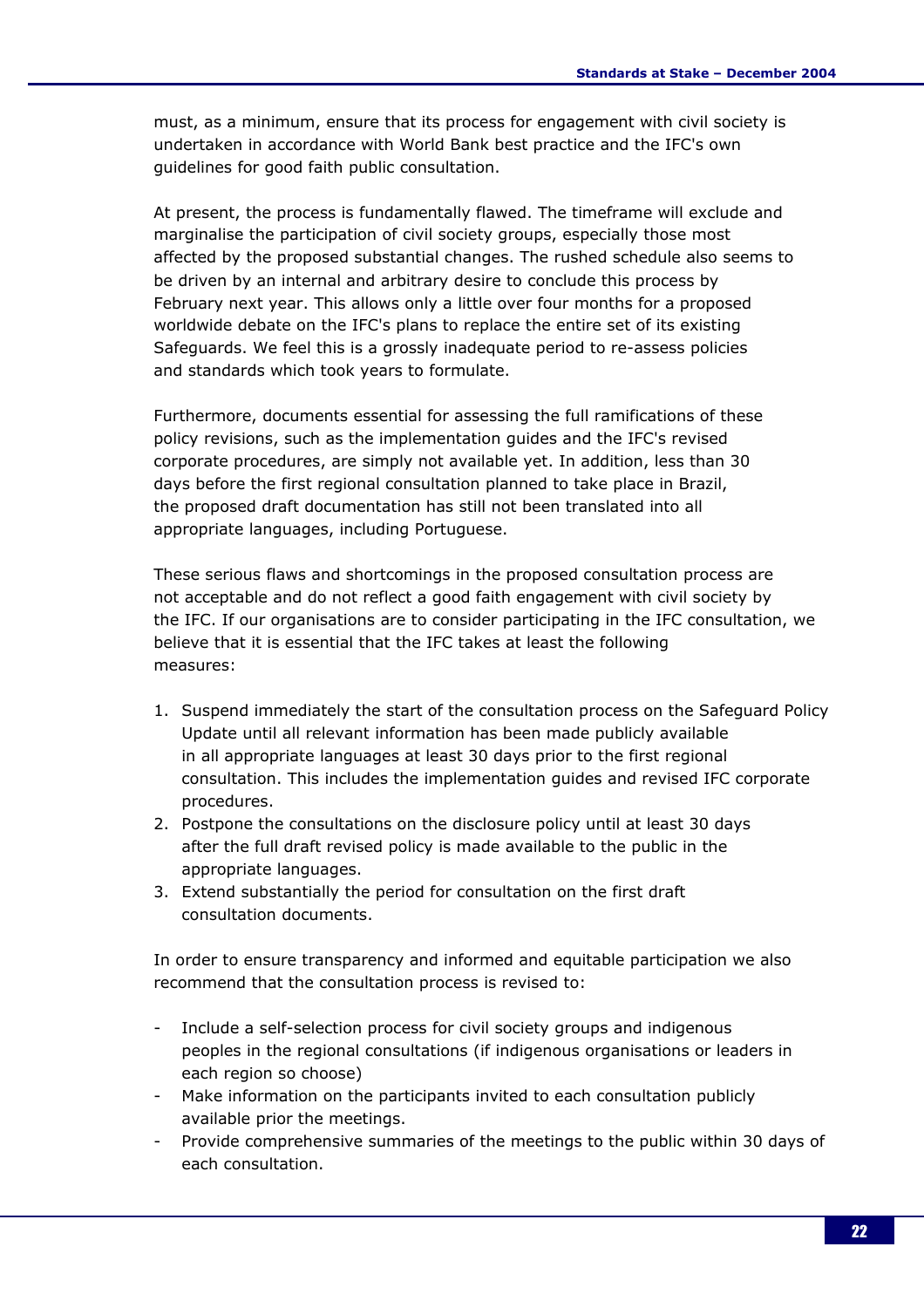- Include an additional open hearing for any interested party to give input and allow anyone access with observer status for the regional consultations.
- Make the subsequent version of the IFC draft proposals available for public comment for a period of at least 90 days - following the first consultation phase.
- Indicate in the second public draft of the proposed policies where comments were incorporated and provide rationale for accepting or rejecting certain recommendations.

Given the fact that the first regional consultation is scheduled for the end of this month, we trust that you will take immediate steps to rectify this current process which is at present fundamentally flawed. We hope to hear a response from the Bank on its action to implement measures to ensure effective public consultation no later than 24th September 2004.

Unless the above minimum preconditions for meaningful and informed consultation are in are put in place, we do not see how we can participate in this process as we fear it will be lacking any acceptable level of credibility.

#### Signed jointly by the following organisations and individuals:

The original letter plus signatories can be found at http://www.grrr-now.org/?action=showdoc&typedoc=1&menu=24.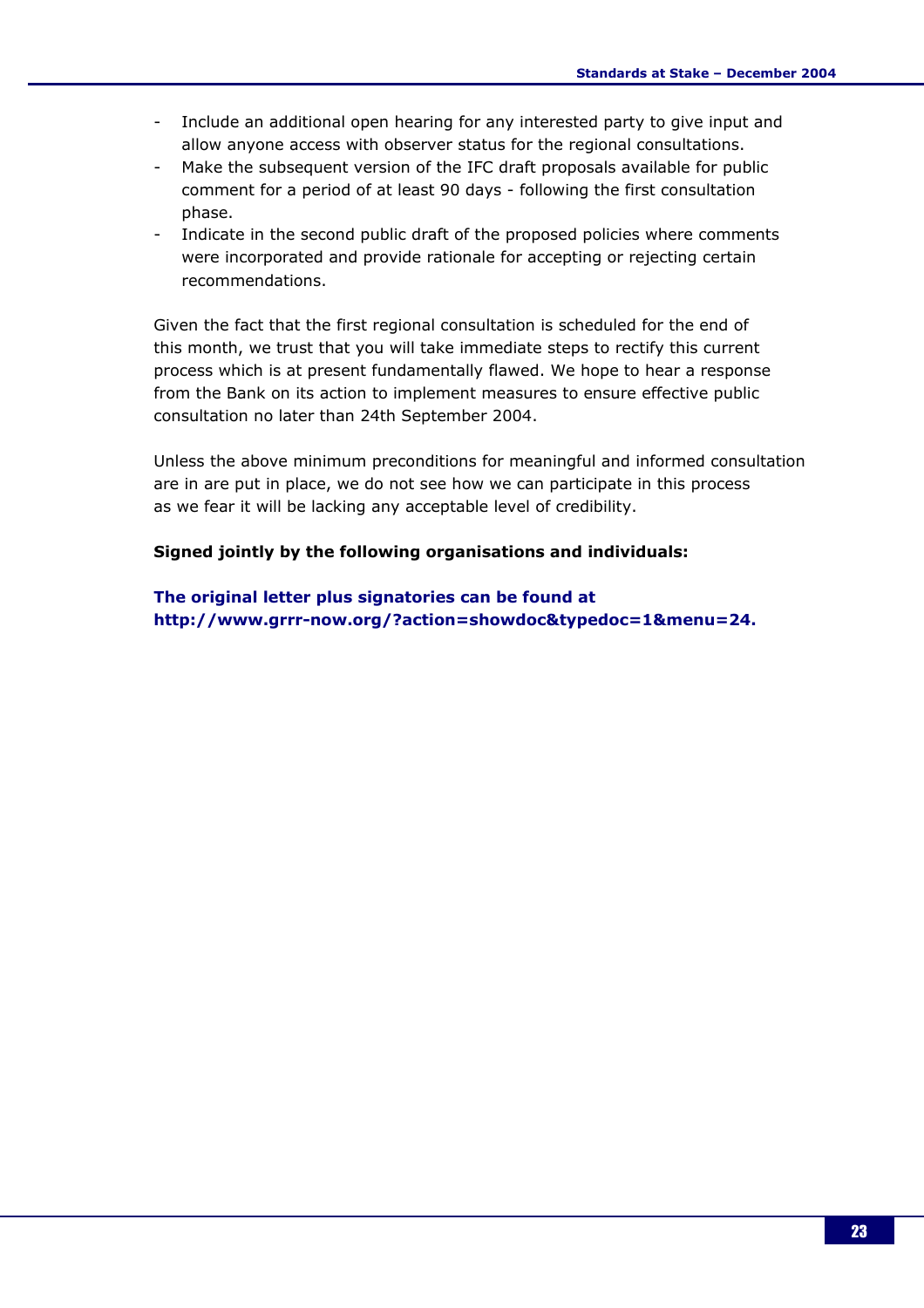# Appendix B Examples of Downward Departures from Existing Policies in Draft Performance Standards

#### IFC Roles and Responsibilities in Investment Operations

- 1. No longer requires IFC to conduct a site visit for Category A projects;<sup>24</sup>
- 2. No longer includes an "exclusion list" that prohibits the financing of certain types of projects, thereby lifting the prohibition on financing projects that involve:
	- a. production or trade in any product or activity deemed illegal under international conventions and agreements;
	- b. production or trade in weapons and munitions;
	- c. production or trade in alcoholic beverages (excluding beer and wine);
	- d. production or trade in tobacco;
	- e. gambling and casinos;
	- f. trade in wildlife or wildlife products regulated under CITES;
	- g. production or trade in radioactive materials;
	- h. production or trade in or use of unbonded asbestos fibers;
	- i. production or trade in products containing PCBs;
	- j. production or trade in pharmaceuticals and subject to international phase-outs or bans;
	- k. production or trade in pesticides/herbicides subject to international bans or phase-outs;
	- l. production or trade in ozone depleting substances subject to international phase-out;
	- m. drift net fishing using nets in excess of 2.5km in length. $^{25}$

#### Performance Standard 1: Social and Environmental Assessment

- 1. No longer requires sponsors of Category A projects to retain independent experts not affiliated with the project to carry out the  $EA.^{26}$
- 2. No longer provides that sponsors of Category A projects that are "highly risky or contentious, or that involve serious and multidimensional environmental concerns" should "normally" engage an advisory panel of independent, internationally recognised environmental specialists to advise on all aspects of the project relevant to the EA.<sup>27</sup>
- 3. No longer includes "sensitive" impacts within the Category A definition of "significant adverse impacts."<sup>28</sup> Under the current policy, a potential impact is considered to be "sensitive" if it "may be irreversible (e.g. lead to loss of a major natural habitat), affect vulnerable groups or ethnic minorities, involve involuntary displacement and resettlement, or affect significant cultural heritage sites."<sup>29</sup> Of these potential impacts, only "irreversible"

 $25$  *Id.*, Annex A at 19.

ł

 $28$  Id.

 $24$  IFC, Procedure for Environmental and Social Review of Projects, at 12 (Dec. 1998).

<sup>&</sup>lt;sup>26</sup> IFC, Operational Policy 4.01, Environmental Assessment, at 2 (Oct. 1998).

 $27$  Id.

<sup>&</sup>lt;sup>29</sup> IFC, Procedure for Environmental and Social Review of Projects, at 9, fn 7. (Dec. 1998).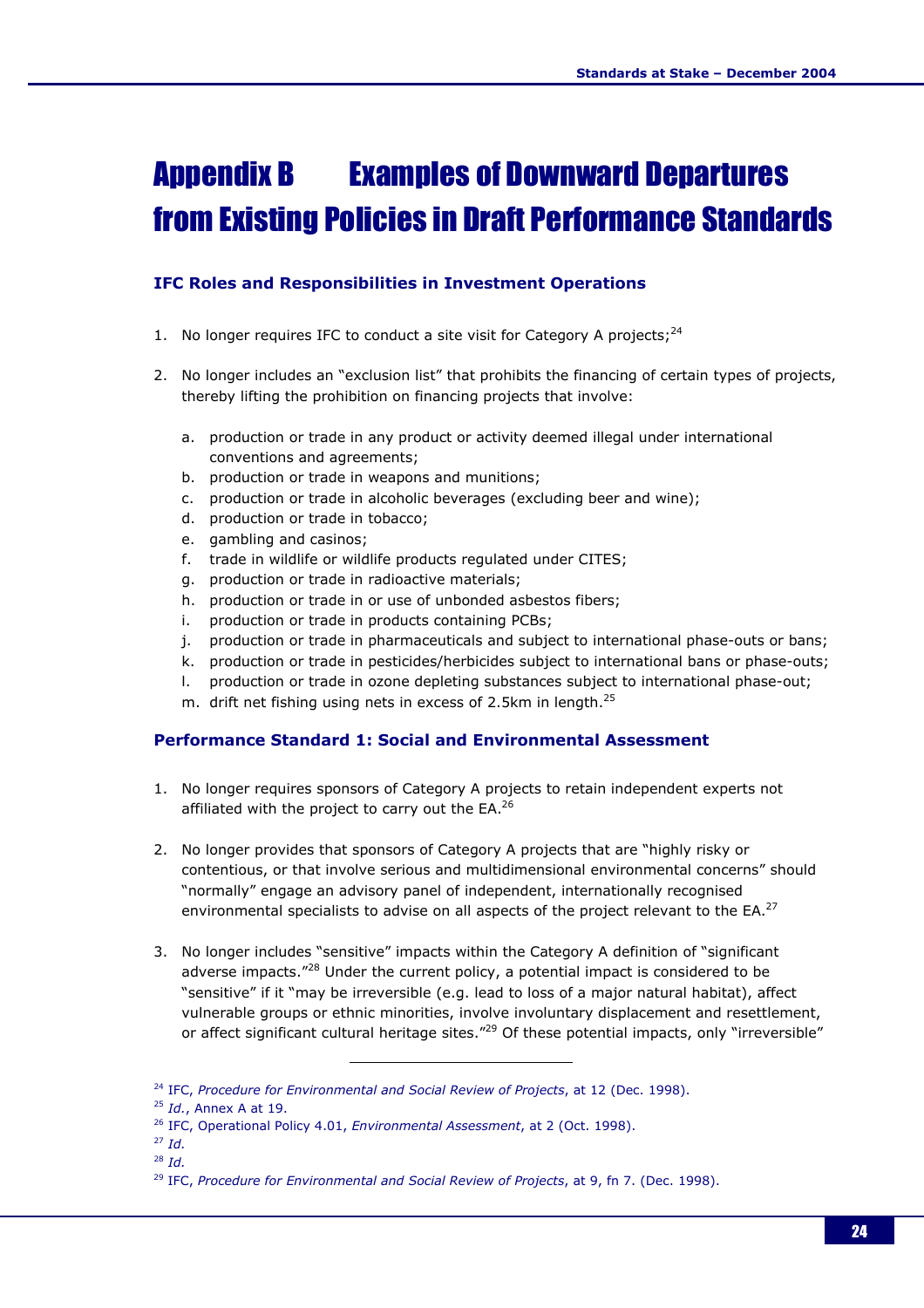impacts are included in the definition of "significant adverse impacts" (Category A projects) in the draft performance standard. Projects with these other "sensitive" impacts on displaced communities, vulnerable populations and cultural heritage sites would not necessarily receive the closer environmental and social scrutiny required under current policy.

- 4. No longer prohibits the financing of project that contravene the obligations of the country under relevant international environmental treaties and agreements, as identified during the EA.<sup>30</sup> Existing policy precludes IFC from financing "project activities that would contravene such country obligations, as identified during the EA." However, the draft performance standard requires only that "clients must comply with all applicable laws, including those laws implementing host country obligations under international law."<sup>31</sup> Since national implementing legislation often lags behind the commitment expressed through participation in a treaty or international agreement, this narrower formulation does not ensure that borrower obligations under international law are respected.
- 5. No longer explicitly requires that a project sponsor strengthen internal staff capacity or retain qualified outside expertise where its own capacity is inadequate.<sup>32</sup>
- 6. For expansion, modernisation, retrofit and privatisation projects, the draft performance standard no longer (1) requires that the impacts of an entire plant be evaluated, (2) "usually require[es]" the sponsor to retain an independent consultant to conduct a review; or (3) may require the sponsor to bring the entire plant into compliance with IFC policies and quidelines.<sup>33</sup>

#### Performance Standard 2: Labor and Working Conditions

No longer references ILO standards and international conventions with respect to harmful child and forced labour.<sup>34</sup>

#### Performance Standard 3: Pollution Prevention and Abatement

- 1. No longer categorically excludes certain classes of pesticides. 35
- 2. No longer requires that those pesticides that are used meet specific minimum criteria, including that they (a) have negligible adverse human health effects; (b) are proven to be effective against the target species; (c) have minimal effect on non-target species and the natural environment; and (d) are used in a way that takes into account the need to prevent the development of resistance in pests.<sup>36</sup> Instead, the draft performance standard would allow the client to use any pesticides that it can justify under an integrated pest management and integrated vector management approach.

 $30$  *Id.*, at 2.

 $31$  IFC, Draft Policy on Social and Environmental Sustainability and Performance Standards, at 1 (August 12, 2004).

 $32$  *Id.*, at 4.

<sup>&</sup>lt;sup>33</sup> IFC, Procedure for Environmental and Social Review of Projects, at 12-13 (Dec. 1998).

<sup>&</sup>lt;sup>34</sup> IFC, Policy Statement on Forced Labour and Child Labour, (March 1998).

<sup>&</sup>lt;sup>35</sup> IFC, Operational Policy 4.09, Pest Management, (Nov. 1998).

 $36$  Id.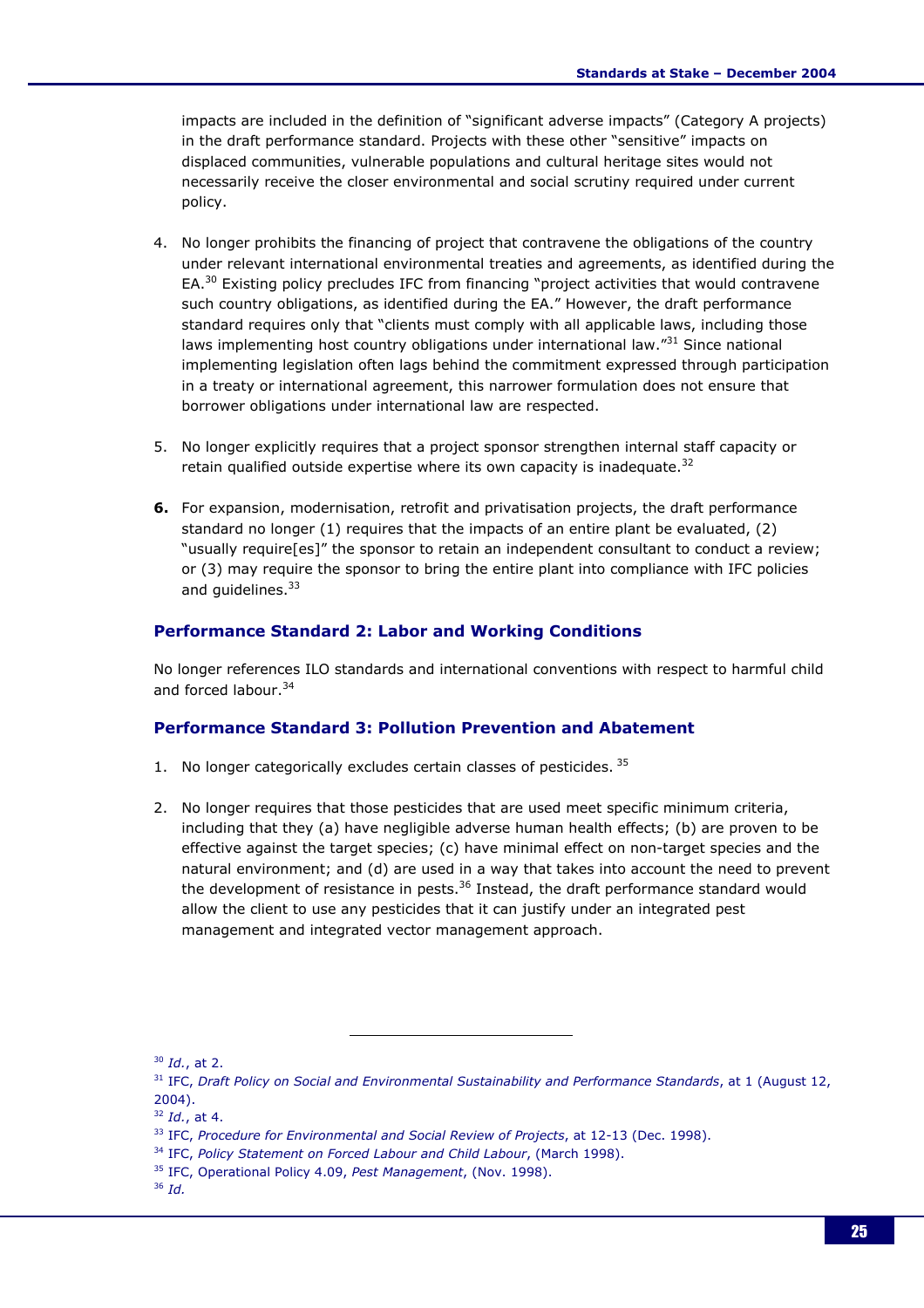- 3. While the current policy applies to "the procurement of any pesticide in an IFC-financed project,"<sup>37</sup> the draft performance standard applies only to a potentially narrower category of pesticide use that is "necessary to support project objectives."
- 4. No longer references World Health Organisation standards.<sup>38</sup>

#### Performance Standard 5: Land Acquisition and Involuntary Resettlement

- 1. No longer requires that all adversely affected resettlers have their livelihoods improved or at least restored, and that they share in the project benefits. Under the draft performance standard, only those who have legally recognized claim of title to land will be entitled to an improvement in their standard of living or livelihood. In this way, the draft PS completely reverses current and past World Bank policy.
- 2. The draft policy eliminates current World Bank policy that calls for land-based rehabilitation for people who are displaced from land-based livelihoods. Instead, the draft PS only allows land-based rehabilitation for land-owners, but not for tenants, sharecroppers, family members, and others who derive livelihoods from that land.<sup>39</sup>
- 3. No longer provides for independent monitoring of resettlement to ensure complete and objective information about implementation. $40$  Instead, the policy embraces self-monitoring by the client, and depends on the client to resolve grievances with local affected people.
- 4. Eliminates the requirement that baseline socio-economic studies be conducted, thereby making it impossible to have effective rehabilitation or to evaluate impacts on the quality of life and standard of living of affected people.

#### Performance Standard 6: Conservation of Biodiversity and Sustainable Natural Resource Management

- 1. No longer prohibits the financing of commercial logging operations or the purchase of logging equipment for use in primary tropical moist forest;  $41$
- 2. No longer prohibits the financing of projects that "contravene any relevant international environmental agreement to which the member country concerned is a party.<sup>"42</sup>
- 3. Narrows the definition of "critical natural habitats" so that it no longer includes (a) sites that maintain conditions vital for the viability of protected areas; and (b) areas recognised as protected by traditional local communities (e.g., sacred groves).<sup>43</sup>

 $37$  Id.

<sup>38</sup> Id.

 $39$  *Id.*, at 2.

 $40$  *Id.*, at 7.

<sup>&</sup>lt;sup>41</sup> IFC, Operational Policy 4.36, Forestry, at 1 (Nov. 1998).

<sup>&</sup>lt;sup>42</sup> Id., at 2; IFC, Operational Policy 4.01, Environmental Assessment, at 1 (Oct. 1998)..

<sup>&</sup>lt;sup>43</sup> IFC, Operational Policy 4.04, Natural Habitats, Annex A (Nov. 1998).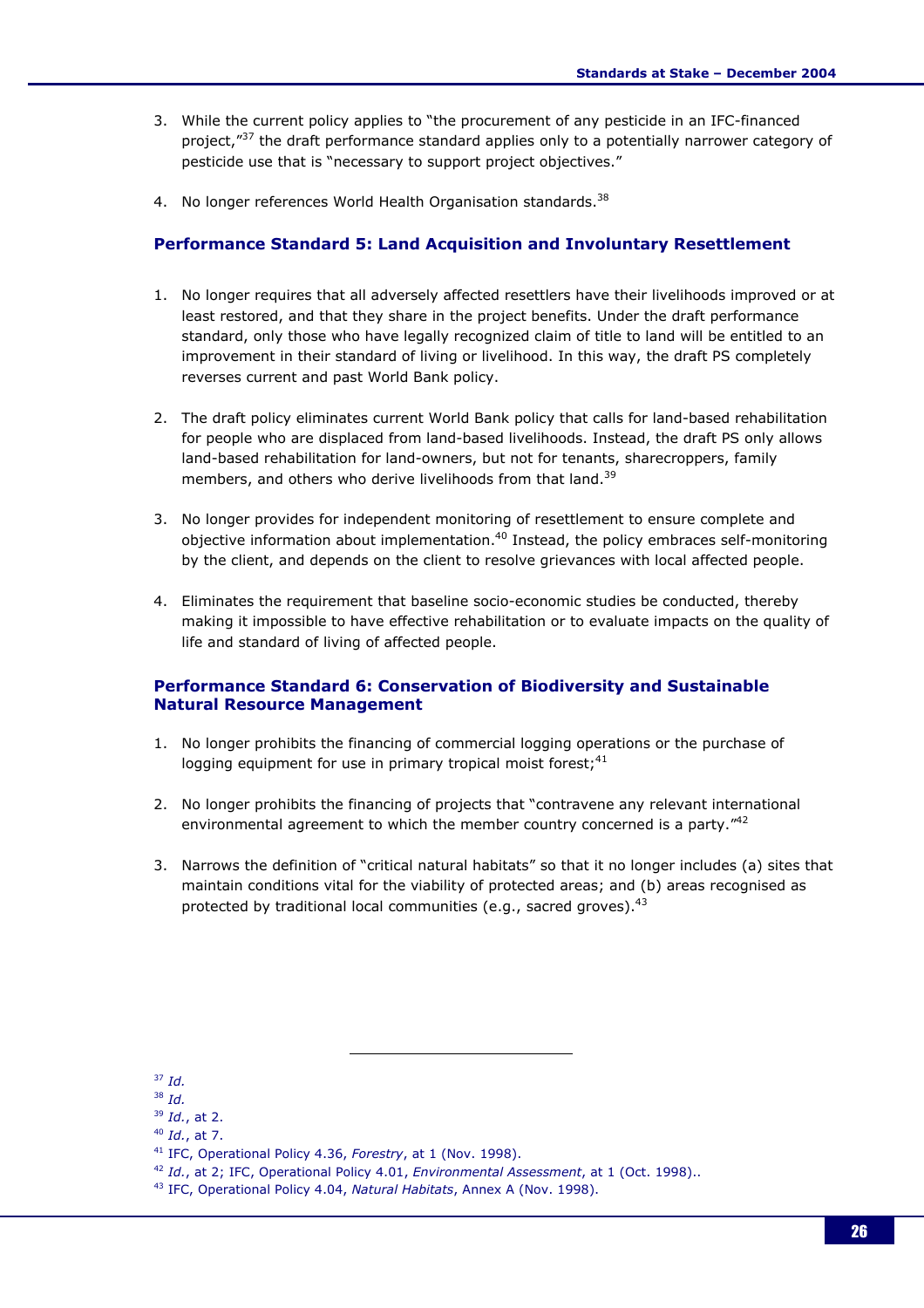#### Performance Standard 7: Indigenous Peoples and Natural Resource Dependent Communities

- 1. Does not follow the stricter land titling requirements of the World Bank's draft operational policy, which will require that legally recognized land rights are established prior to, or concurrent with, project development.
- 2. Does not adopt the draft operational policy's requirement that indigenous peoples have the opportunity to have "informed participation" in project assessment and planning. Instead, the performance standard requires only that the sponsor "foster participation."

#### Performance Standard 8: Cultural Heritage

- 1. Allows the sponsor, rather than the host government, to make critical determinations of cultural heritage.<sup>44</sup>
- 2. Replaces the current requirement that exceptions only be made where expected benefits are "great," with a requirement that benefits need only outweigh costs.<sup>45</sup>
- 3. No longer requires a field visit by IFC staff. $46$

#### Performance Standard 9: Social and Environmental Management System

Is significantly more vague than Operational Policy 4.01, Annex C's description of what must be included in an Environmental Action Plan.

<sup>44</sup> IFC, Operational Policy Note 11.03, Management of Cultural Property in Bank-Financed Projects (1986).  $45$  Id.  $46 -$